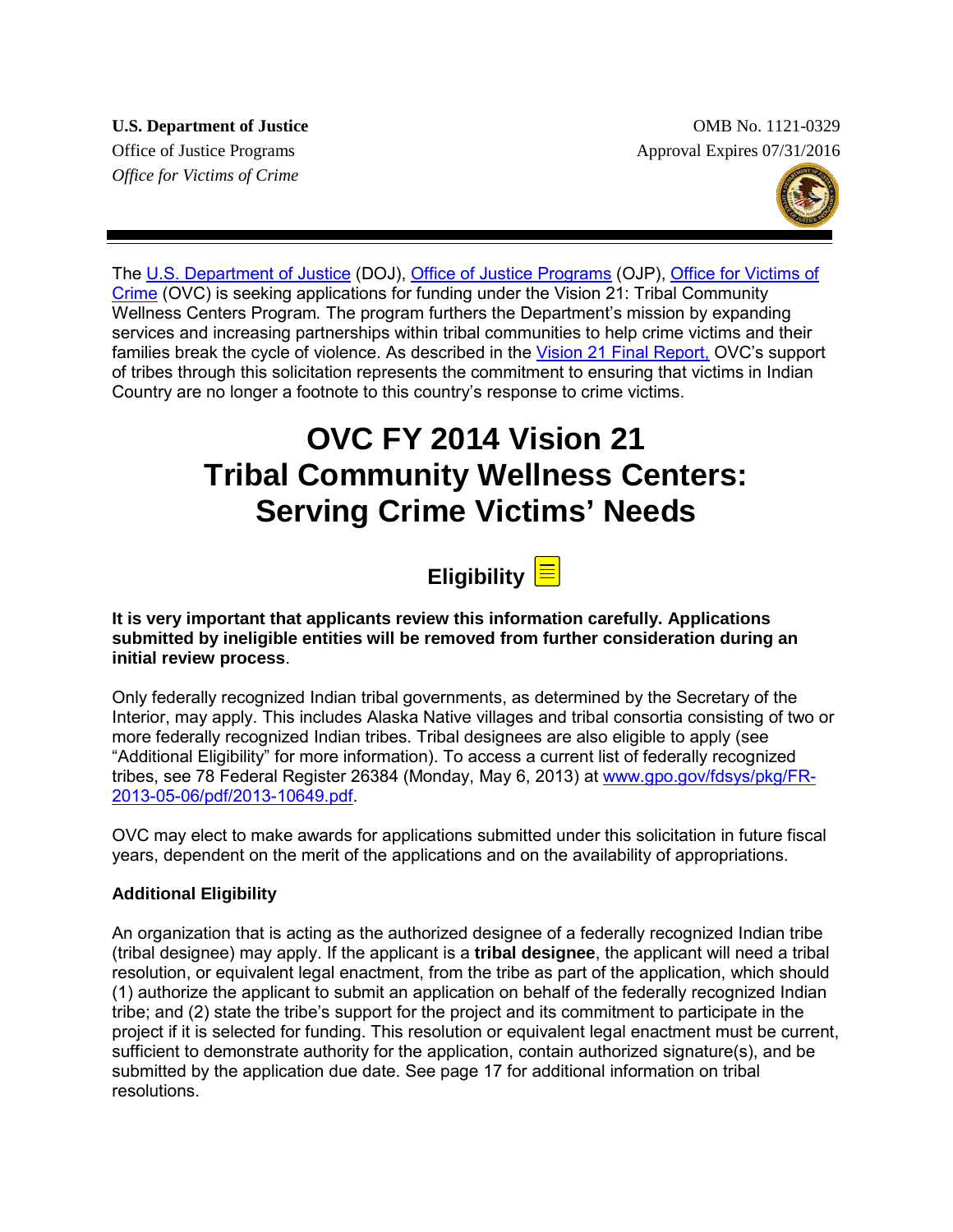## Deadline  $\left|\equiv\right|$

Applicants must register in [OJP's Grants Management System](https://grants.ojp.usdoj.gov/) (GMS) prior to submitting an application for this funding opportunity. Select the "Apply Online" button associated with the solicitation title. (See "How To Apply," page 21.) Applicants must register in GMS prior to submitting an application for this funding opportunity. The deadline to register in GMS is 11:59 eastern time on June16, 2014 and the deadline to apply for funding under this announcement is 11:59 eastern time on July 15, 2014*.* (See "Deadlines: Registration and Application," page 5.)

#### **Pre-Application Conference Calls**

OVC will conduct two pre-application conference calls. Participation in the calls is optional. OVC staff will review the solicitation requirements and conduct a question and answer session. The conference calls are scheduled for the following dates:

- Wednesday, May 28, 2014, from 3 p.m. to 4 p.m. eastern time
- Wednesday, June 11, 2014, from 3 p.m. to 4 p.m. eastern time

Anyone who is interested in submitting an application for the Tribal Wellness Center program may register to participate in the calls. The total number of participants for each call is limited to 80 individuals. To register, please contact Keely McCarthy at [Keely.McCarthy@usdoj.gov](mailto:Keely.McCarthy@usdoj.gov) or 202–514–5652. Registrations must be received at least two hours prior to the start of the call. Please write **"Tribal Wellness Centers – Registration for Pre-Application Conference Call"**  in the subject line if you choose to e-mail. Frequently asked questions and questions raised during the conference calls will be posted at [www.ovc.gov/news/tribalwellnessfaq.html.](http://www.ovc.gov/news/tribalwellnessfaq.html)



For technical assistance with submitting an application, contact the Grants Management System Support Hotline at 888–549–9901, option 3, or via e-mail at [GMS.HelpDesk@usdoj.gov.](mailto:GMS.HelpDesk@usdoj.gov) The [GMS](https://grants.ojp.usdoj.gov/) Support Hotline hours of operation are Monday—Friday from 6:00 a.m. to midnight eastern time, except federal holidays.

Applicants that experience unforeseen GMS technical issues beyond their control that prevent them from submitting their application by the deadline must e-mail the OVC contact identified below **within 24 hours after the application deadline** and request approval to submit their application.

For assistance with any other requirements of this solicitation, contact Bob Cantrall*,* Deputy Director*,* at 202–307–5983*,* or via e-mail at [james.cantrall@usdoj.gov](mailto:james.cantrall@usdoj.gov)*.* 

Release Date: May 16, 2014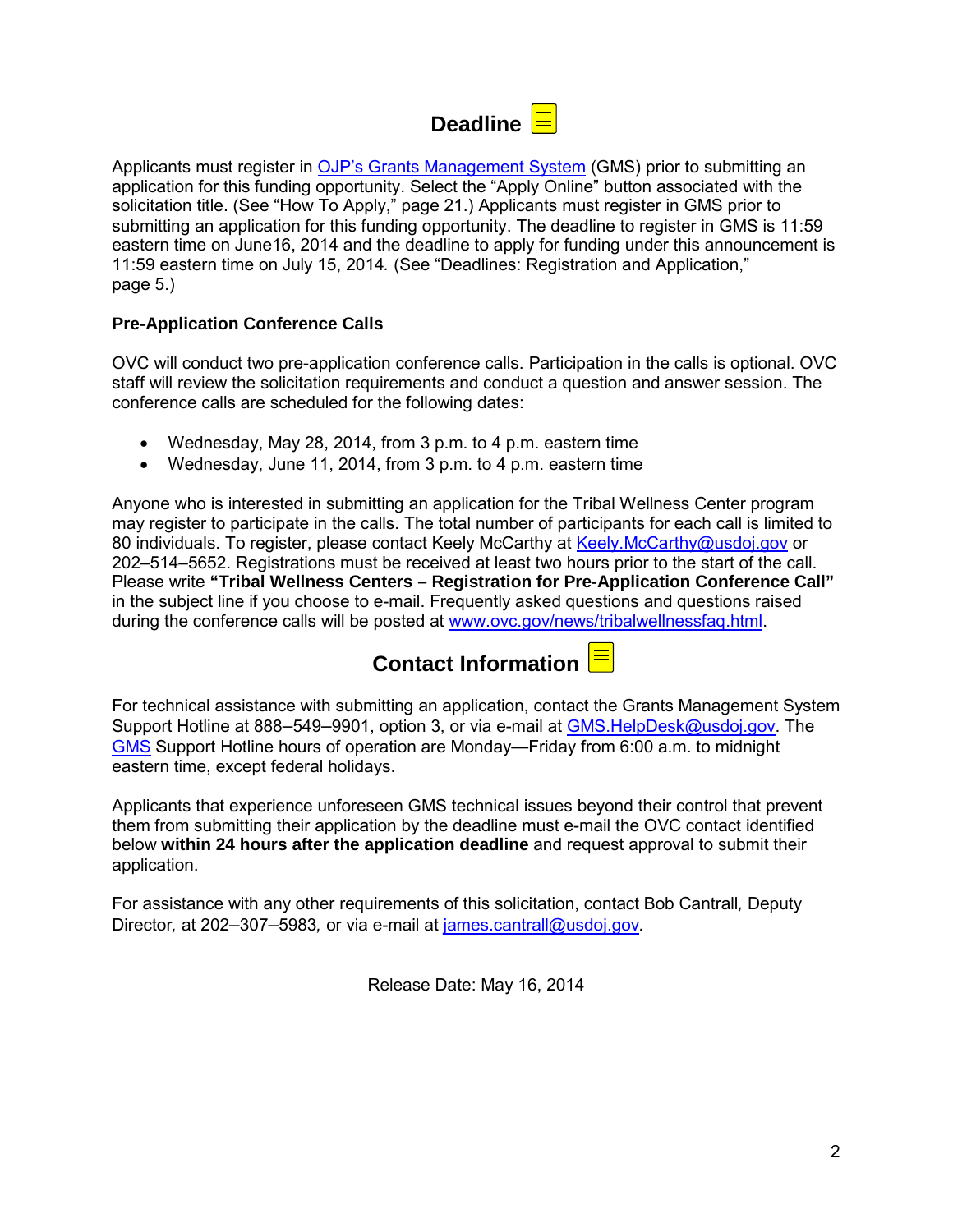| Information to Complete the Application for Federal Assistance (SF-424)11 |  |
|---------------------------------------------------------------------------|--|
|                                                                           |  |
|                                                                           |  |
|                                                                           |  |
|                                                                           |  |
|                                                                           |  |
|                                                                           |  |
|                                                                           |  |
|                                                                           |  |
|                                                                           |  |
|                                                                           |  |
|                                                                           |  |
|                                                                           |  |
|                                                                           |  |

## **Contents**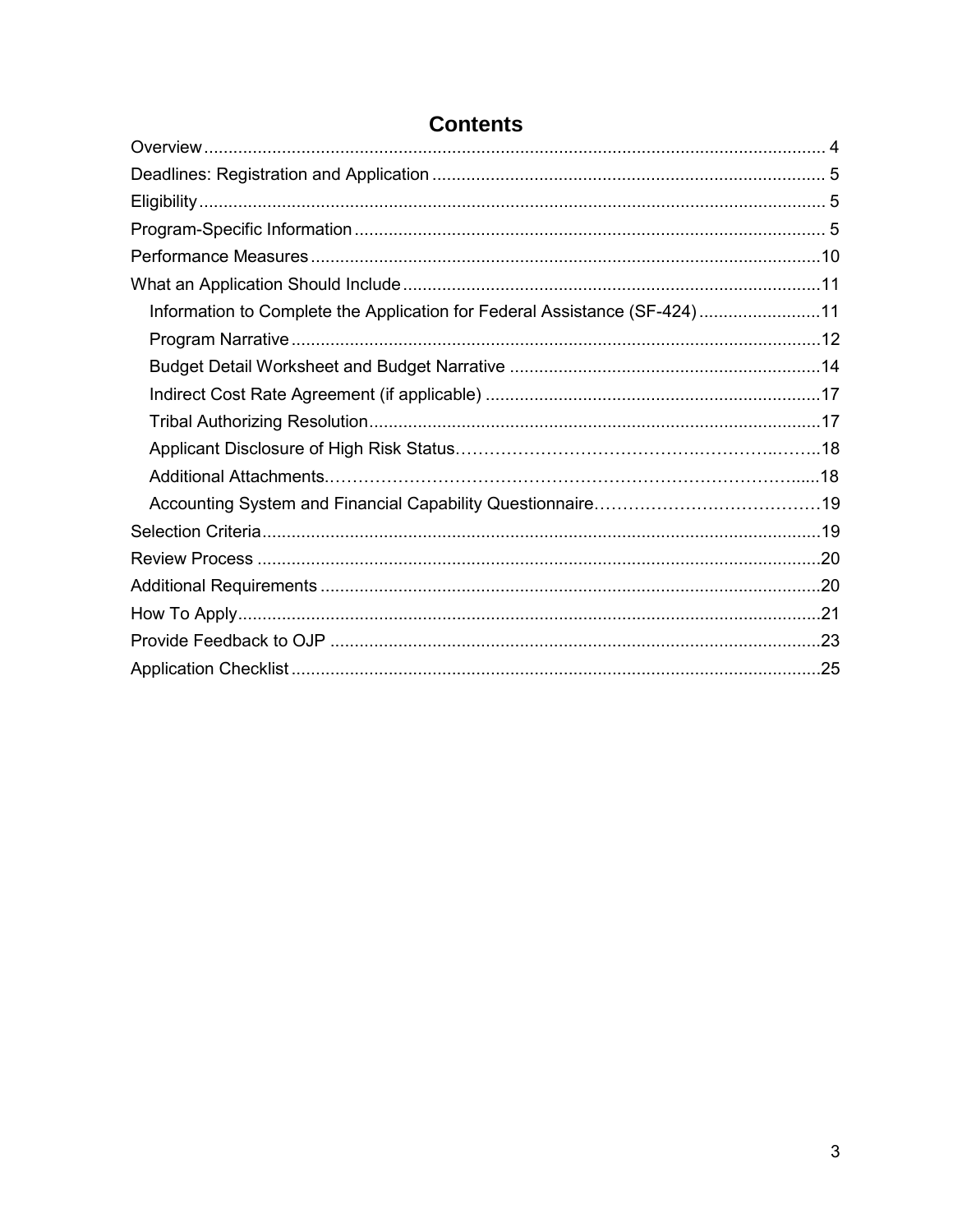## **OVC FY 2014 Vision 21 Community Wellness Centers: Serving Crime Victims' Needs (CFDA # 16.826)**

### <span id="page-3-0"></span>**Overview**

OVC's goal for this solicitation is to foster innovation that will support efforts of a tribal community to expand current crime victim assistance programs or models to address the complex, longer-term challenges many victims face. Consequently, this solicitation offers tribes an opportunity to address underlying factors such as poverty, historical trauma, substance abuse, health disparities, and lack of economic and educational opportunities that may contribute to the cycle of violence in a community and prevent the provision of trauma-informed, culturally appropriate services to victims and their families. It also recognizes the importance of building on the inherent strengths and resilience of tribal culture and traditions to develop longer-term holistic strategies to address crime in Indian Country. OVC believes that focusing on individual and community wellness may offer a more sustainable approach to addressing the long-term, complex needs of victims and survivors. This solicitation seeks innovative proposals from tribes or tribal nonprofit organizations to develop a community wellness, victim-centered strategy that includes a Community Wellness Center as a central organizing force within the tribal jurisdiction. This Community Wellness Center would offer, coordinate, or foster access to a continuum of resources and services that promote victim and community wellness, including a full range of intervention, treatment, health and wellness, prevention, educational and economic development, and cultural resources for the community. This solicitation recognizes there is no single "tribal" model or best practice that is appropriate for all tribes, and that each tribal community must develop its own plan to address violence and victimization.

"The best way [the Federal Government can support tribes] is for the tribes to decide what needs to be done and for the tribes to do it on their own terms, with our enthusiastic support."[1](#page-3-1) ~ Ada Deer, Menominee Tribe of Indians of Wisconsin Former Assistant Secretary, Bureau of Indian Affairs Senate Confirmation Hearing, July 1993

Developing a holistic strategy includes investing in an assessment and planning phase. Therefore, OVC is weighting the selection criteria in this solicitation to focus strongly on submission of a comprehensive problem statement that outlines both challenges and strengths. The application should also document support from tribal government, nonprofit organizations, and other local, state, or federal agencies that may provide services and support to the community, and educational, health care, civic, faith, business, and other potential stakeholders. Successful applicants may opt for a project period of 3 to 5 years for full implementation of proposed projects. An initial phase of up to 12–18 months should support an assessment and the subsequent development of a strategic plan for implementing a community wellness approach that integrates a Community Wellness Center concept. If a tribal community has already completed a comprehensive needs assessment that would support this Wellness Center model, the applicant should describe that assessment and/or strategic plan and may

 $\overline{a}$ 

<span id="page-3-1"></span><sup>&</sup>lt;sup>1</sup> http://biography.yourdictionary.com/ada-e-deer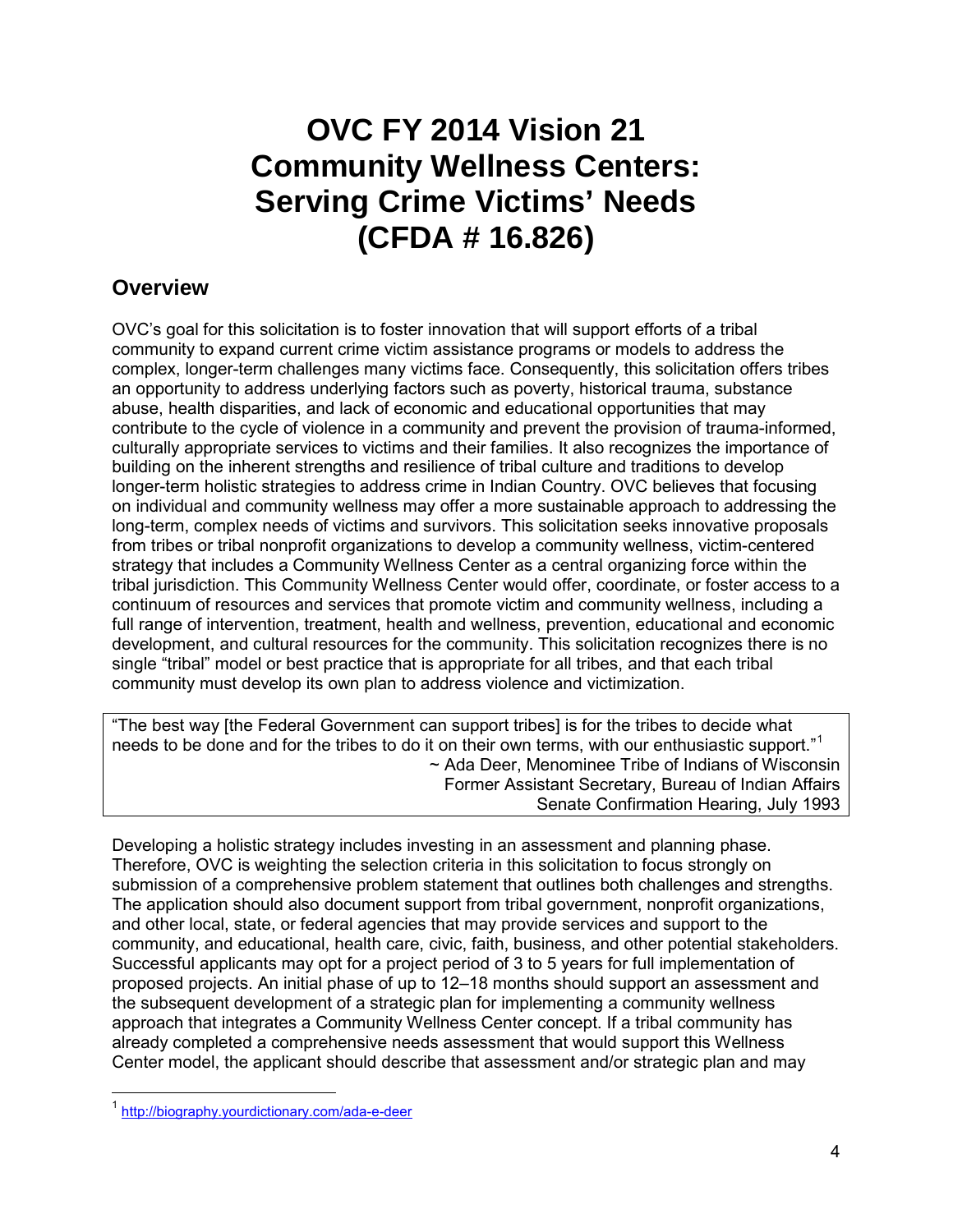shorten this initial assessment/planning phase. OVC will work closely with successful applicants and provide specialized technical assistance throughout the project period to develop and implement a viable and sustainable approach, including exploring additional federal, state, and private resources and partnerships. This project is authorized through the U.S. Department of Justice Appropriations Act, 2014, Pub. L. No. 113-76, 128 Stat 5, 63, January 17, 2014.

## <span id="page-4-0"></span>**Deadlines: Registration and Application**

Applicants must register in GMS prior to submitting an application for this funding opportunity. The deadline to register in GMS is 11:59 eastern time on June16, 2014, and the deadline to apply for funding under this announcement is 11:59 eastern time on July 15, 2014*.* See "How To Apply" on page 21 for details.

## <span id="page-4-1"></span>**Eligibility**

Refer to the title page for eligibility under this program.

## <span id="page-4-2"></span>**Program-Specific Information**

#### **Purpose**

The goal of this solicitation is to meet the holistic needs of crime victims and survivors through the development of a victim-centered Community Wellness framework that extends beyond crisis victim assistance to meet the longer-term, complex needs of victims, survivors, and their families. Services and resources will include strategies that support recovery from victimization, break cycles of abuse, and support healing for victims and their communities. Victim-centered activities may include traditional healing and other cultural practices; peacekeeping; financial empowerment of victims through education, job training, and community economic development; youth engagement, particularly around interventions to reduce levels of victimization and re-victimization; promotion of physical and emotional wellness; innovative uses of technology; therapy; and programs that promote cultural and community cohesiveness. This wellness framework should integrate the concept of a Community Wellness Center that serves as an integrating hub of proposed activities, although OVC does not expect that all, or even most, services and activities will be conducted at the Center.

In 2013, OVC published the *[Vision 21: Transforming Victim Services Final Report](http://ovc.ncjrs.gov/vision21/pdfs/Vision21_Report.pdf)*, a comprehensive assessment of the crime victims field. The report noted the need to make services accessible for all victims in American Indian and Alaska Native (AI/AN) communities. It also noted, "a holistic approach to victims' needs is essential but will require unprecedented collaboration among service providers."<sup>[2](#page-4-3)</sup> It addressed the disconnect between prevention and victim assistance activities, the innovative use of technology to streamline access to victim assistance, and the struggles of service providers to address the historical, institutional, geographic, and cultural barriers that may prevent victims from receiving services. The Vision 21 Final Report concluded that the traditional model of service delivery is increasingly less viable in the  $21<sup>st</sup>$  century, requiring the development of expansive, flexible, and innovative service models.

<span id="page-4-3"></span> $\overline{a}$  $2$  OVC (2013). Vision 21: Transforming Victim Services. Final Report. Executive Summary, p. v.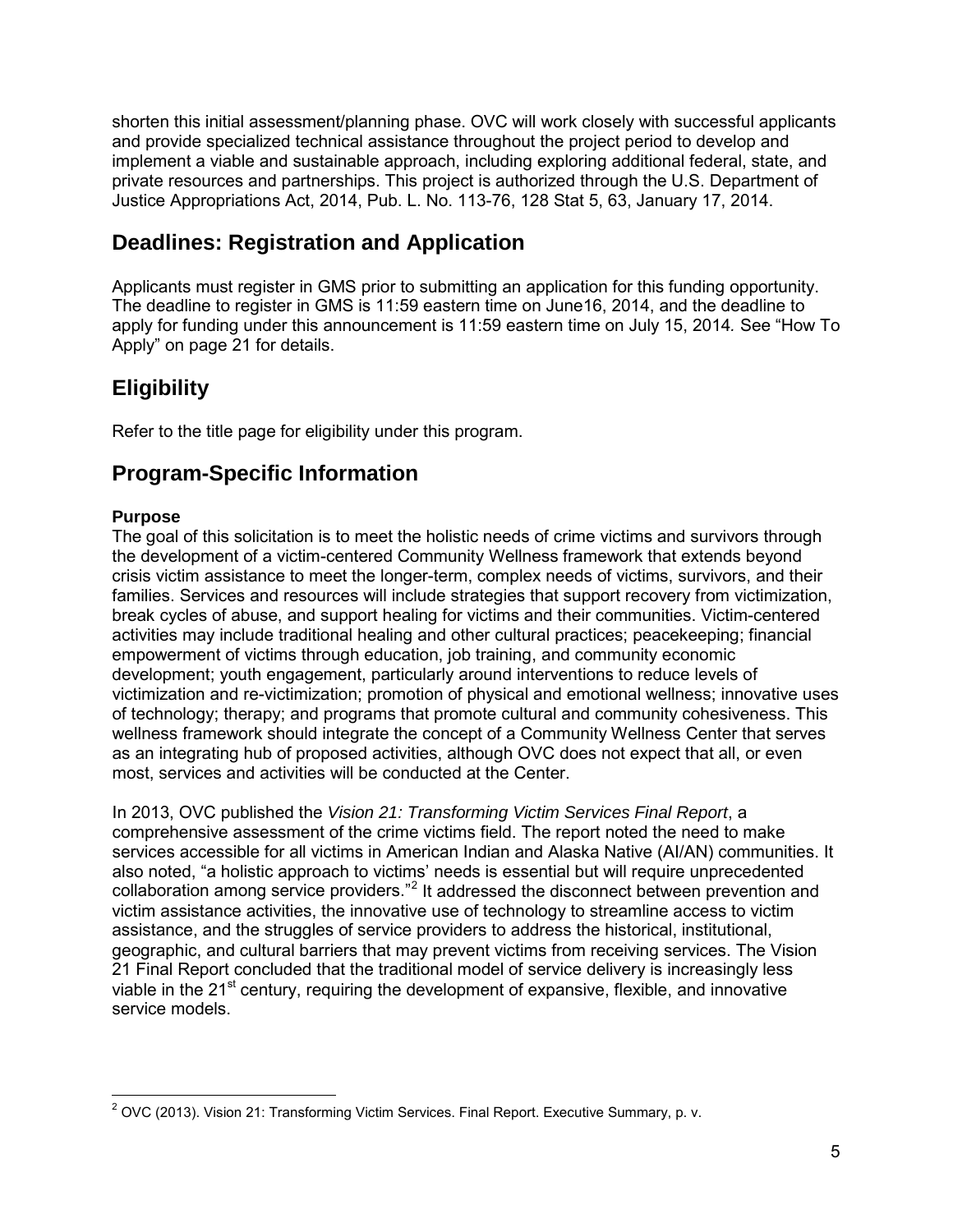#### **Background**

"Violent crime has reached crisis proportions on many reservations and is having a devastating toll on the daily lives of Native Americans. Based on data reported by tribes to the Bureau of Indian Affairs, we have seen violent crime rates in some parts of Indian Country that are two, four, and sometimes over ten times the national average.<sup>"[3](#page-5-0)</sup> Today's crime victims and survivors frequently face multiple, interrelated challenges that may include addiction, poverty, inadequate or nonexistent housing, health issues, and a history of multiple and ongoing exposure to violence and victimization. Currently, federally funded victim assistance does not typically provide communities with the flexibility to address the complex challenges of victims and survivors, particularly in tribal communities that do not have a strong economic base.

All communities face challenges in engaging with victims in ways that foster the ability of victims and their families to structure their lives to achieve safety, stability, and well-being. To change long-standing problems takes time, persistent effort, innovation, and recognition of the inherent strengths in every individual and community. In remarks at the 2004 Indian Nations Conference, sponsored by OVC, the American Indian theologian and author Vine Deloria, Jr., provided insight that is as relevant today as it was then:

"You have a perfect opportunity to build new institutions. But, they have to be new, and they have to be built, and they have to be something that the people want to attach themselves to. Project the idea into your community, that you would like a night set aside, maybe every 2 weeks, where you have an open house, and get the elders to tell about their lives. Invite middleaged people and many children there. Make it a social event to talk about what has happened, in the last century, to your community. If you consistently dedicate yourself to that, people will begin to get attracted to it. And they will understand that we are part of a historical train, and that we represent a Nation that was here hundreds and thousands of years ago. And, we hope that we will be here thousands of years from now. In doing this you elevate the elders to a status, and you get the elders interested. You get them to talk about their lives, and what their parents told them, and what their grandparents told them. Form alliances with friends that you can trust, people who can help you politically, personally, and spiritually, and cling to that. And, when you see younger people coming, bring them into that circle."<sup>[4](#page-5-1)</sup>

~ Vine Deloria, Jr. Theologian and American Indian Author Keynote Address at the OVC Indian Nations Conference, December 2004

In part, OVC seeks to build upon the best-practice models of Family Justice Centers, Child Advocacy Centers, and Tribal Healing Centers, all of which co-locate certain services for targeted types of crime victims (e.g., domestic violence, child sexual abuse) or individuals with service needs. The centers find that co-locating diverse services for their targeted clients can yield benefits for clients, families, and provider agencies that are greater than the sum of the contributing parts.<sup>[5](#page-5-2)</sup> (See [The Family Justice Center Alliance](http://familyjusticecenter.com/index.php) for information on center development, types of services, planning, and implementing considerations for co-located services.)

<span id="page-5-0"></span> $\overline{1}$  $^3$  Attorney General Eric H. Holder, Jr., "Oversight of the Department of Justice," Congressional Testimony before the Senate Judiciary Committee, November 18, 2009[, www.justice.gov/ag/testimony/2009/ag-testimony-0911181.html.](http://www.justice.gov/ag/testimony/2009/ag-testimony-0911181.html)<br><sup>4</sup> Well Nations Magazine (2005). Keynote Address, Ninth Justice for Victims of Crime. Agua Caliente, CA.<br><sup>5</sup> EMT

<span id="page-5-2"></span><span id="page-5-1"></span>Evaluation, Executive Summary. San Diego: Family Justice Center Alliance, p. 3.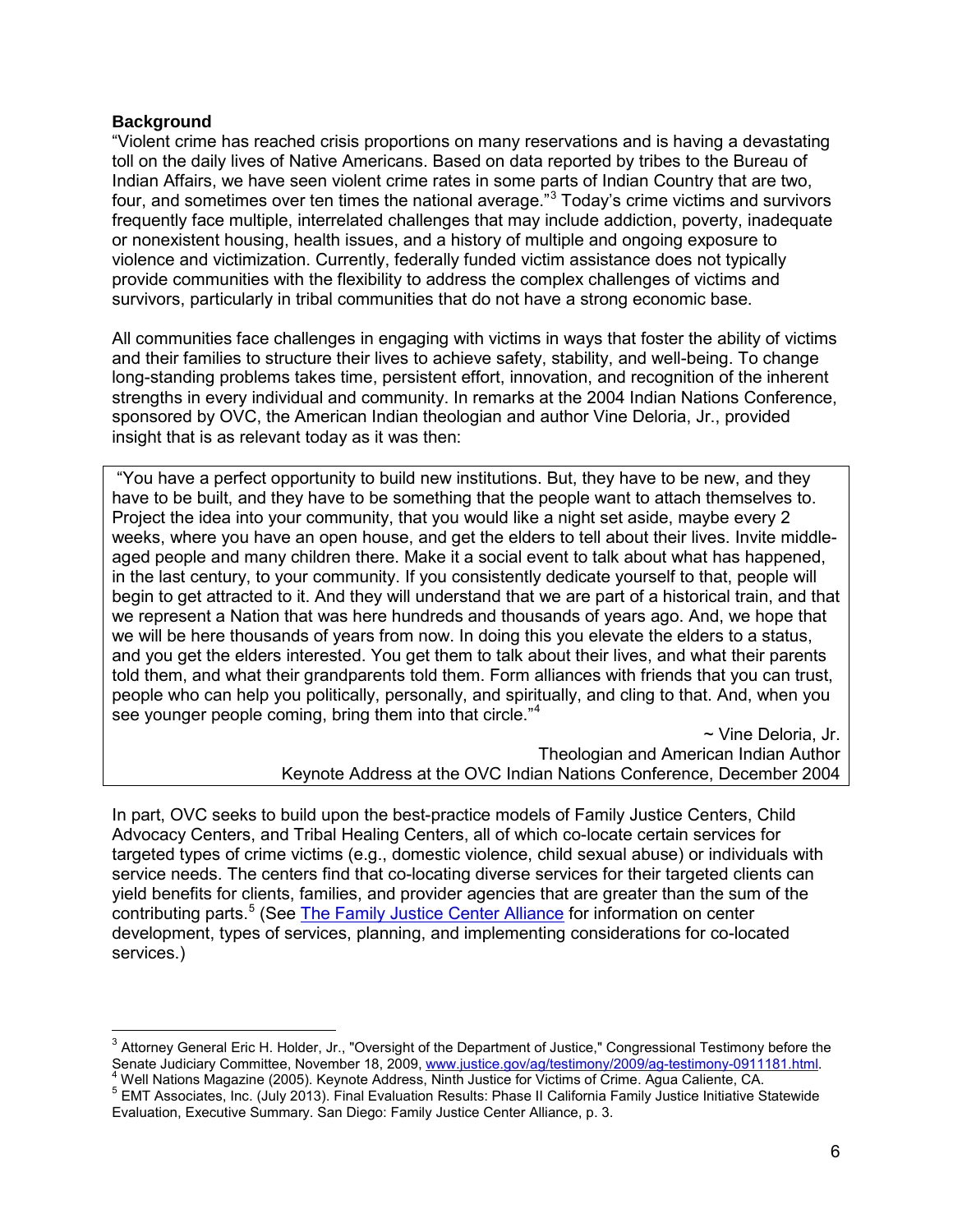This solicitation moves beyond co-location and coordination of services. It seeks proposals to address the needs of crime victims and survivors in holistic and innovative ways that may not always be *directly* related to victimization, but without resolution, may prevent victims from achieving safety, stability, and well-being for themselves and their families. Consequently, the strategy may include a focus on developing, linking, and leveraging a wide variety of resources to address the complex, multiple, and long-term needs of victims and survivors. Services may expand beyond those typically provided by crime victim assistance programs, not unlike the model used by OVC in its comprehensive services grant program for human trafficking victims, which recognizes that victims' needs may include education, childcare, job skills training, and non-traditional interventions to reduce trauma. Importantly, recognizing that "ancient traditions and teachings of past generations must be part of the solution to many of today's problems,"[6](#page-6-0) applicants may choose to include cultural traditions and healing methods (e.g., peacemaking, talking circles, other approaches) into their approach.

The strategy of co-location, linking, and/or increasing access to diverse resources and services within the framework of a tribal Community Wellness Center may offer multiple advantages. Victims and families will get help without traveling to multiple locations and meeting with multiple providers. It may promote higher levels of collaboration and information sharing. Co-locating may also reduce stigma for crime victims by offering services commonly used by the larger community (such as employment or housing services) along with crisis intervention, counseling, and legal advocacy that may be specific to victims of crime.

#### **Approach**

 $\overline{\phantom{a}}$ 

To the extent permissible under federal grant appropriations law, OVC is streamlining the application process. Applications should clearly document the community's need for the funding, and should describe—and, to the extent practicable, provide—data on crime and victimization in the community, challenges to be addressed, existing resources that can be used or expanded, and support and buy-in from community stakeholders. The approach should outline an initial planning and assessment phase, followed by an initial concept for implementation of a comprehensive community wellness approach that integrates the establishment or expansion of a Community Wellness Center. OVC recognizes that initial planning and assessment will help define the strategy, and that this type of program will be constantly evolving. OVC funding can support a wide range of activities, including the following:

- Assessing the types of crimes and the broad range of needs crime victims may have.
- Identifying strengths and gaps in resources and services available to support crime victims, survivors, and all community members impacted by victimization.
- Assessing the capacity and readiness of existing service providers to meet those needs.
- Conducting planning activities, such as multi-agency meetings, to define the approach and strengthen the network needed to implement the plan.
- Assessing the community economic viability and resource capacity that will support victims in creating successful long-term plans.
- Developing interagency procedures or protocols that define a shared approach.
- Developing confidentiality agreements or memoranda of understanding.
- Connecting, enhancing, and strengthening collaboration activities, such as stakeholder groups, community events/meetings, or creation of marketing materials.
- Identifying additional resources and expanding services to fill identified gaps.

<span id="page-6-0"></span> $6$  History of Victimization in Native Communities. Center on Child Abuse and Neglect, March 2000. Accessed March 20, 2014.<http://www.oumedicine.com/docs/ad-pediatrics-workfiles/victimizationissues.pdf?sfvrsn=2>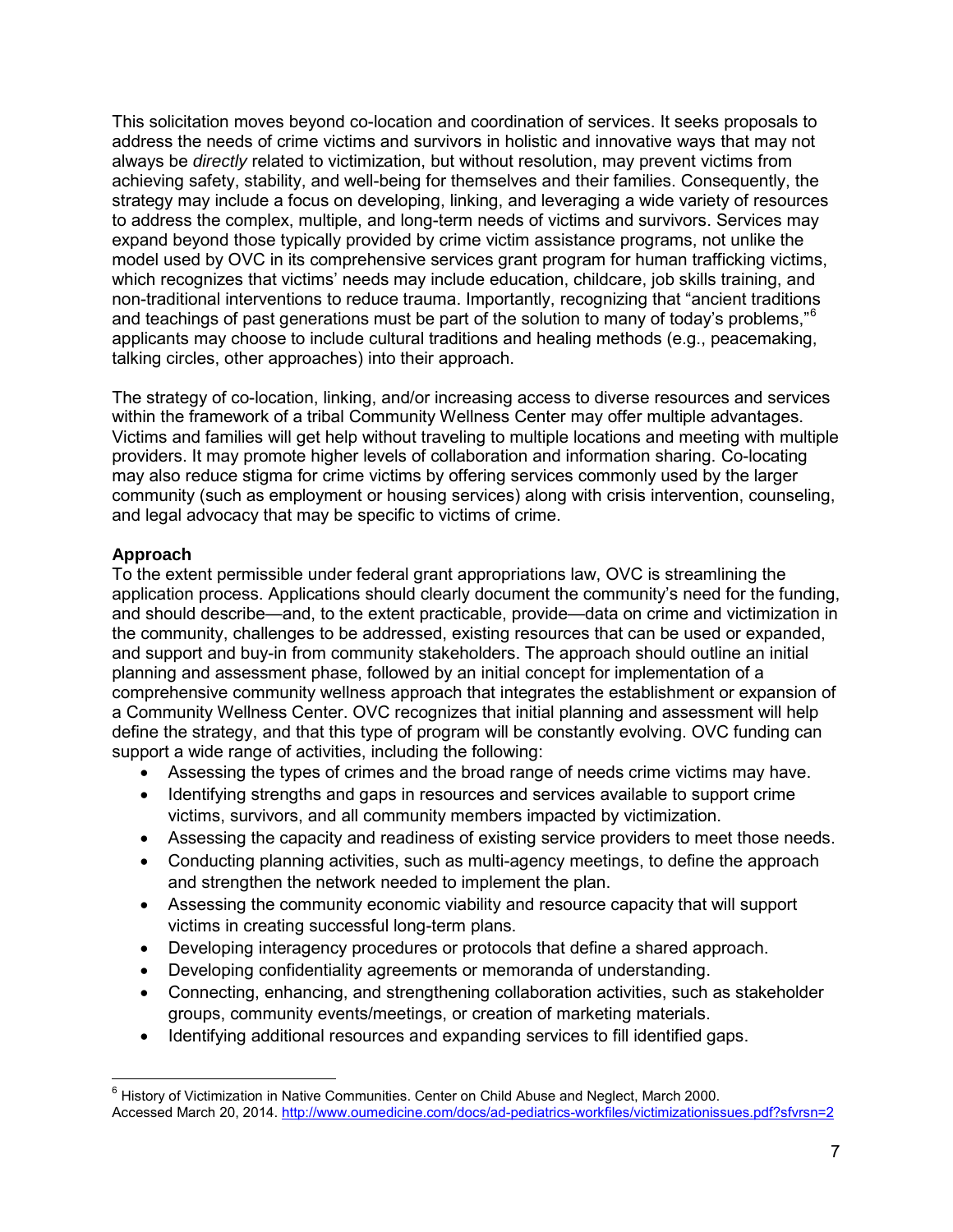- Supporting activities that promote financial empowerment of victims.
- Expanding existing services to reach unserved or underserved victims.
- Develop more effective ways to work with offenders that promote public safety and benefit the victim and the community, such as peacemaking and talking circles.
- Using technology to provide innovative access to information and communication.
- Financing limited renovation of existing buildings to meet fire and safety codes and ensure physical access to individuals with disabilities.

OVC will support specialized technical assistance in all phases of the project. Successful applicants will attend an operational meeting shortly after the grants are awarded to answer questions, assess technical assistance needs, and further enhance development of the project strategy. OVC will work with successful applicants to identify state, federal, civic, foundation, and private resources that might be used to support and complement their strategies.

#### **Goals, Objectives, and Deliverables**

OVC seeks to support tribal communities to plan and implement a community wellness strategy that integrates a Community Wellness Center model to improve long-term outcomes for crime victims, survivors, their families, and community members. The Center will provide individualized, long-term support to victims and their families to foster safety, stability, and wellbeing.

The objectives of this project are the following:

- Ensure that victims, survivors, and their families have access to holistic, traumainformed, culturally relevant services.
- Develop, link, and leverage resources to address the complex, multiple, and long-term issues of victims and survivors such as substance abuse, health issues, joblessness, educational opportunities, and stable housing that may prevent victims from achieving stability, safety, and overall well-being.
- Promote innovative public safety programs that hold offenders accountable and reduce recidivism while promoting healing for victims.

Successful applicants will be required to submit the following:

- Semi-annual progress reports.
- Quarterly financial reports.
- A written plan at the end of the assessment and planning phase (12–18 months) describing how they will implement their projects.
- A final report at the end of the project that summarizes the activities and outcomes of the project.

#### **Amount and Length of Awards**

OVC anticipates that it will make up to three awards, of no more than \$660,000 each, for up to 5 years. Applicants must base requested amounts on the breadth and complexity of the proposed work effort. Successful applications will comprehensively document challenges, existing resources, and community strengths that will support the concept, and will include a strategy that describes a preliminary but substantive outline of what is being proposed. Applicants should plan on an initial planning and assessment phase of 12 to 18 months, followed by an implementation phase. A detailed budget is required for the planning phase, with estimated costs by year for the remaining project period, which, together with the planning and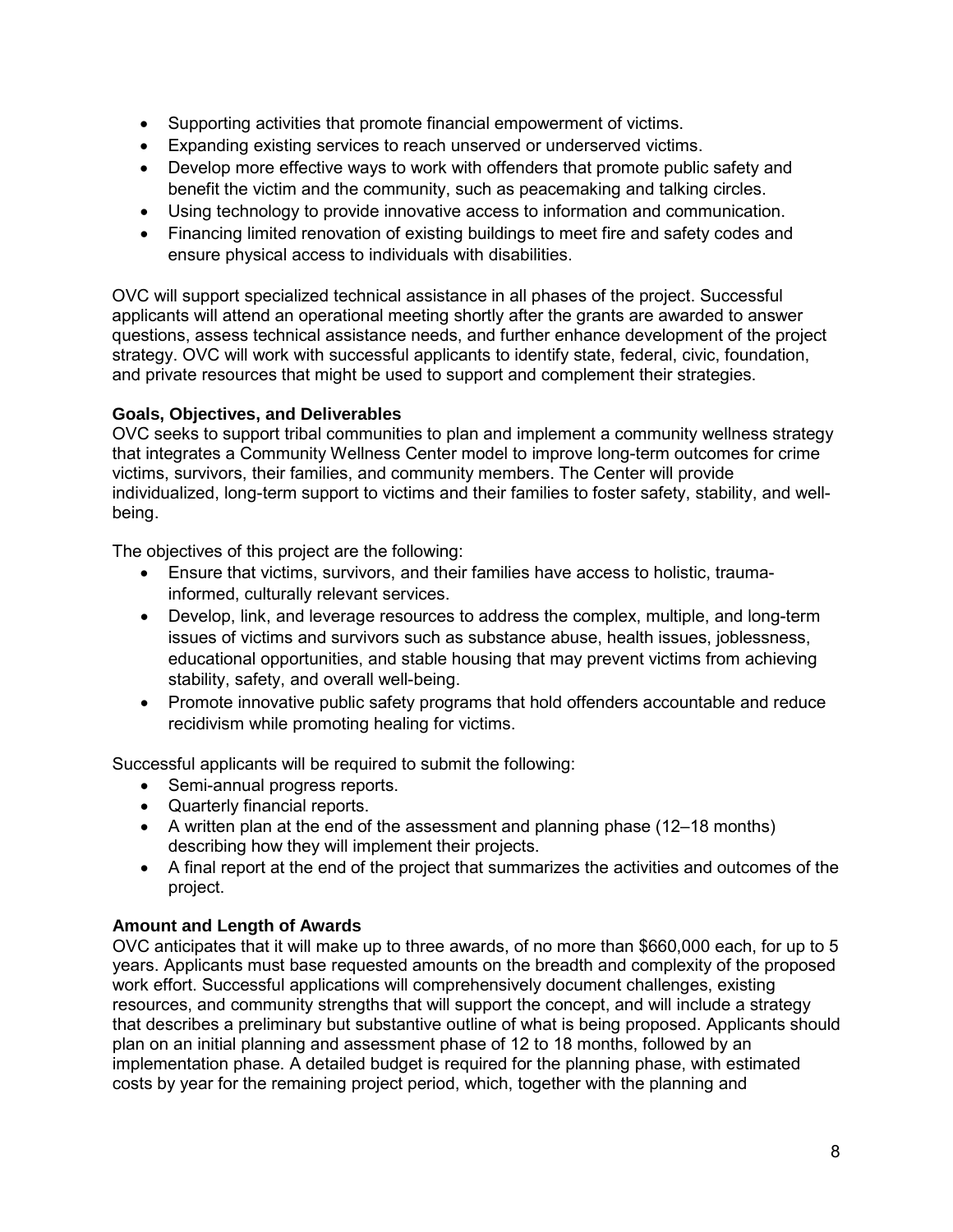assessment phase, must not exceed 5 years. Funding requests must be reasonable and supported by the details within the proposal.

All awards are subject to the availability of appropriated funds and to any modifications or additional requirements that may be imposed by law.

#### **Budget Information**

Refer to page 15 for additional detail on allowable costs. OVC **strongly encourages** applicants to use the [OJP Budget Detail Worksheet,](http://ojp.gov/funding/forms/budget_detail.pdf) which meets the requirements for both the budget detail worksheet and budget narrative. Generally, allowable costs for this project include the following budget categories: Personnel, Fringe Benefits, Travel, Equipment, Supplies, Contracts/Consultants, Other, and Indirect (if applicable). OVC will consider renovation costs with sufficient justification.

#### **Limitation on Use of Award Funds for Employee Compensation; Waiver**

With respect to any award of more than \$250,000 made under this solicitation, recipients may not use federal funds to pay total cash compensation (salary plus cash bonuses) to any employee of the award recipient at a rate that exceeds 110% of the maximum annual salary payable to a member of the Federal Government's Senior Executive Service (SES) at an agency with a Certified SES Performance Appraisal System for that year. The 2014 salary table for SES employees is available at [www.opm.gov/salary-tables.](http://www.opm.gov/policy-data-oversight/pay-leave/salaries-wages/salary-tables/14Tables/exec/html/ES.aspx) Note: A recipient may compensate an employee at a greater rate, provided the amount in excess of this compensation limitation is paid with non-federal funds. (Any such additional compensation will not be considered matching funds where match requirements apply.)

The Assistant Attorney General for OJP may exercise discretion to waive, on an individual basis, the limitation on compensation rates allowable under an award. An applicant requesting a waiver should include a detailed justification in the budget narrative of the application. Unless the applicant submits a waiver request and justification with the application, the applicant should anticipate that OJP will request the applicant to adjust and resubmit the budget.

The justification should include the particular qualifications and expertise of the individual, the uniqueness of the service the individual will provide, the individual's specific knowledge of the program or project being undertaken with award funds, and a statement explaining that the individual's salary is commensurate with the regular and customary rate for an individual with his/her qualifications and expertise, and for the work to be done.

#### **Prior Approval, Planning, and Reporting of Conference/Meeting/Training Costs**

OJP strongly encourages applicants that propose to use award funds for any conference-, meeting-, or training-related activity to review carefully—before submitting an application—the OJP policy and guidance on conference approval, planning, and reporting available at [conference requirements.](http://ojp.gov/financialguide/PostawardRequirements/chapter15page1.htm) OJP policy and guidance (1) encourage minimization of conference, meeting, and training costs; (2) require prior written approval (which may affect project timelines) of most such costs for cooperative agreement recipients and of some such costs for grant recipients; and (3) set cost limits, including a general prohibition of all food and beverage costs.

#### **Costs Associated With Language Assistance (if applicable)**

If an applicant proposes a program or activity that would deliver services or benefits to individuals, the costs of taking reasonable steps to provide meaningful access to those services or benefits for individuals with limited English proficiency may be allowable. Reasonable steps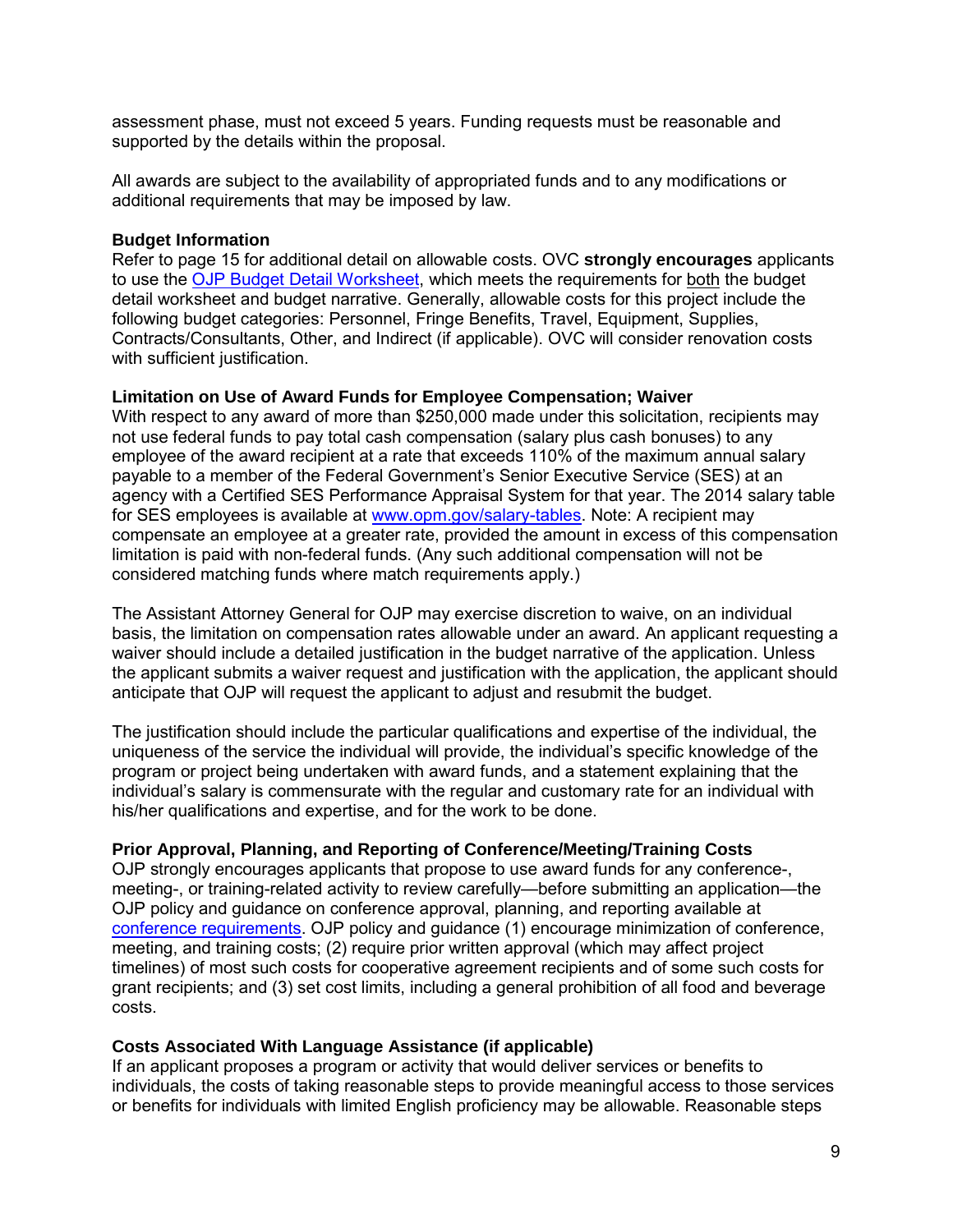to provide meaningful access to services or benefits may include interpretation or translation services where appropriate.

For additional information, see the "Civil Rights Compliance" section of the OJP "Other Requirements for OJP Applications" Web page at [www.ojp.usdoj.gov/funding/other\\_requirements.htm.](http://www.ojp.usdoj.gov/funding/other_requirements.htm)

#### **Match Requirement**

This solicitation does not require a match. However, if a successful application proposes a voluntary match amount and OJP approves the budget, the total match amount incorporated into the approved budget becomes mandatory and subject to audit.

#### <span id="page-9-0"></span>**Performance Measures**

To assist the Department with fulfilling its responsibilities under the Government Performance and Results Act of 1993 (GPRA), Public Law 103-62, and the GPRA Modernization Act of 2010, Public Law 111–352, applicants that receive funding under this solicitation must provide data that measure the results of their work done under this solicitation. OJP will require any award recipient, post award, to provide the data requested in the "Data Grantee Provides" column so that OJP can calculate values for the "Performance Measures" column. Performance measures for this solicitation are as follows:

| <b>Objective</b>                                                                                                                                                                                                                                                      | <b>Performance Measure(s)</b>                                                           | Data Grantee Provides                                                                                                |
|-----------------------------------------------------------------------------------------------------------------------------------------------------------------------------------------------------------------------------------------------------------------------|-----------------------------------------------------------------------------------------|----------------------------------------------------------------------------------------------------------------------|
| To support tribal communities<br>in planning and implementing<br>a community wellness strategy<br>that integrates a Community<br>Wellness Center model to<br>improve long-term outcomes<br>for crime victims, survivors,<br>their families, and community<br>members. | Percent of victims referred for<br>services that received those<br>services.            | Number of victims referred for<br>services.                                                                          |
|                                                                                                                                                                                                                                                                       |                                                                                         | Number of victims who<br>received services (by type of<br>service).                                                  |
|                                                                                                                                                                                                                                                                       | Number of partners that<br>participate in and contribute to<br>addressing service gaps. | Number of collaborative grant<br>activities identified.                                                              |
|                                                                                                                                                                                                                                                                       | Number of services provided.                                                            | Number of services provided,<br>by type.                                                                             |
|                                                                                                                                                                                                                                                                       | Number of deliverables that<br>meet expectations.                                       | Number of deliverables that<br>meet expectations, as outlined<br>in the deliverables section of<br>the solicitation. |

OJP does not require applicants to submit performance measures data with their applications. Instead, applicants should discuss in their application their proposed methods for collecting data for performance measures. These initial performance measures will help develop a baseline and serve as the foundation for the project. Applicants should propose additional performance measures that will help measure project outcomes and deliverables. OVC will review measures at the initial operational meeting for successful applicants. Refer to the section "What an Application Should Include" on page 11 for additional information.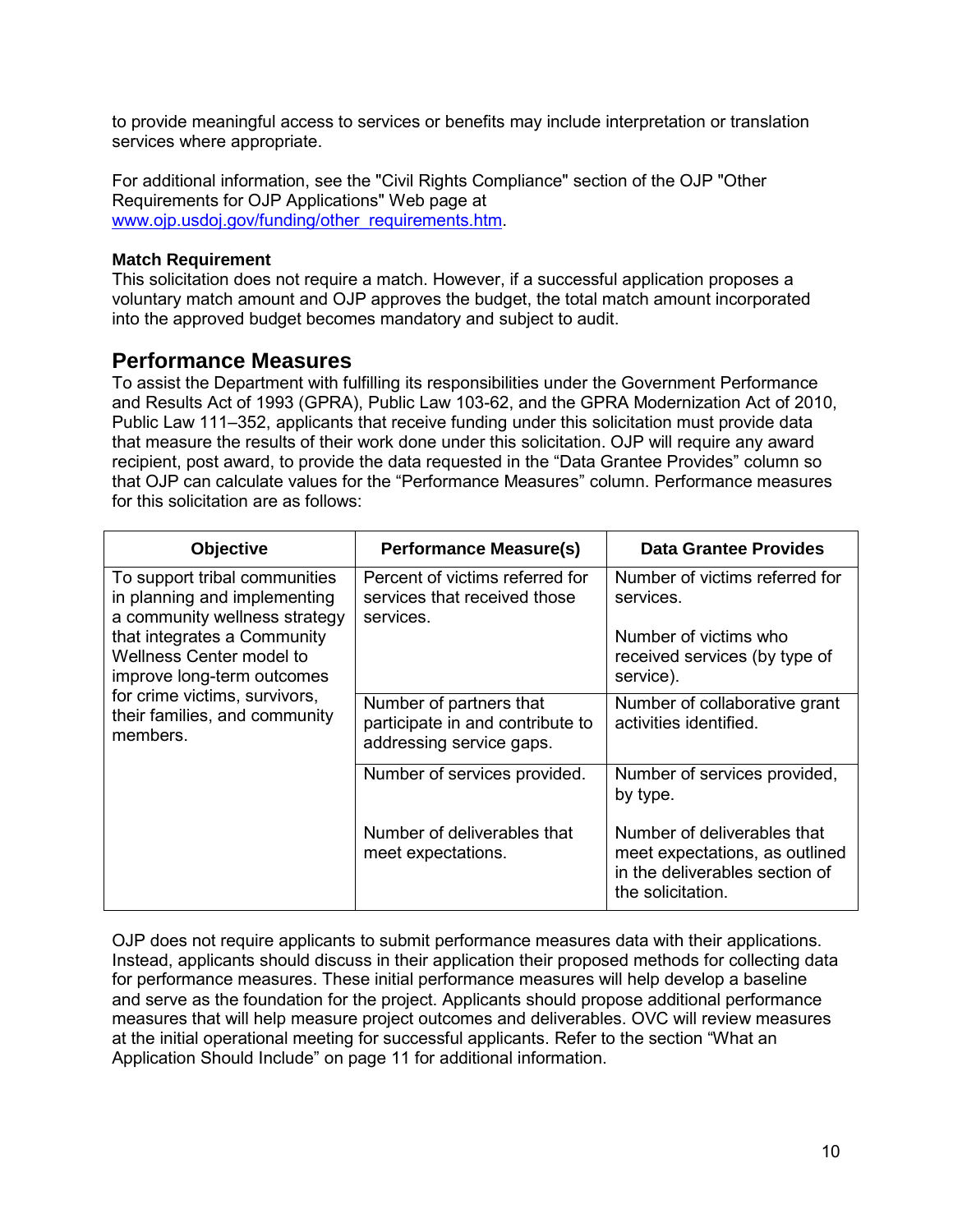#### **Note on Project Evaluations**

Applicants that propose to use funds awarded through this solicitation to conduct project evaluations should be aware that certain project evaluations (such as systematic investigations designed to develop or contribute to generalizable knowledge) may constitute "research" for purposes of applicable DOJ human subjects protection regulations. However, project evaluations that are intended only to generate internal improvements to a program or service, or are conducted only to meet OJP's performance measure data reporting requirements, likely do not constitute "research." Applicants should provide sufficient information for OJP to determine whether the particular project they propose would either intentionally or unintentionally collect and/or use information in such a way that it meets the DOJ regulatory definition of research.

Research, for the purposes of human subjects protections for OJP-funded programs, is defined as "a systematic investigation, including research development, testing, and evaluation, designed to develop or contribute to generalizable knowledge" 28 C.F.R. § 46.102(d). For additional information on determining whether a proposed activity would constitute research, see the decision tree to assist applicants on the "Research and the Protection of Human Subjects" section of the OJP "Other Requirements for OJP Applications" Web page (www.oip.usdoj.gov/funding/other\_requirements.htm). Applicants whose proposals may involve a research or statistical component also should review the "Confidentiality" section on that Web page.

### <span id="page-10-0"></span>**What an Application Should Include**

Applicants should anticipate that if they fail to submit an application that contains all of the specified elements, it may negatively affect the review of their application; and, should a decision be made to make an award, it may result in the inclusion of special conditions that preclude the recipient from accessing or using award funds pending satisfaction of the conditions.

Moreover, applicants should anticipate that applications that are determined to be nonresponsive to the scope of the solicitation, or that do not include the application elements that OVC designated to be critical, will neither proceed to peer review nor receive further consideration. Under this solicitation, OVC has designated the following application elements as critical: Program Narrative, Budget Detail Worksheet and Budget Narrative, Timeline, and Resumes/Job Descriptions.

OJP strongly recommends that applicants use appropriately descriptive file names (e.g*.*, "Program Narrative," "Budget Detail Worksheet and Budget Narrative," "Timelines," "Memoranda of Understanding," "Resumes") for all attachments. Also, OJP recommends that applicants include resumes in a single file.

#### <span id="page-10-1"></span>**1. Information To Complete the Application for Federal Assistance (SF-424)**

The SF-424 is a required standard form used as a cover sheet for submission of preapplications, applications, and related information. OJP's Grants Management System (GMS) takes information from the applicant's profile to populate the fields on this form. When selecting "type of applicant," if the applicant is a for-profit entity, select "For-Profit Organization" or "Small Business" (as applicable).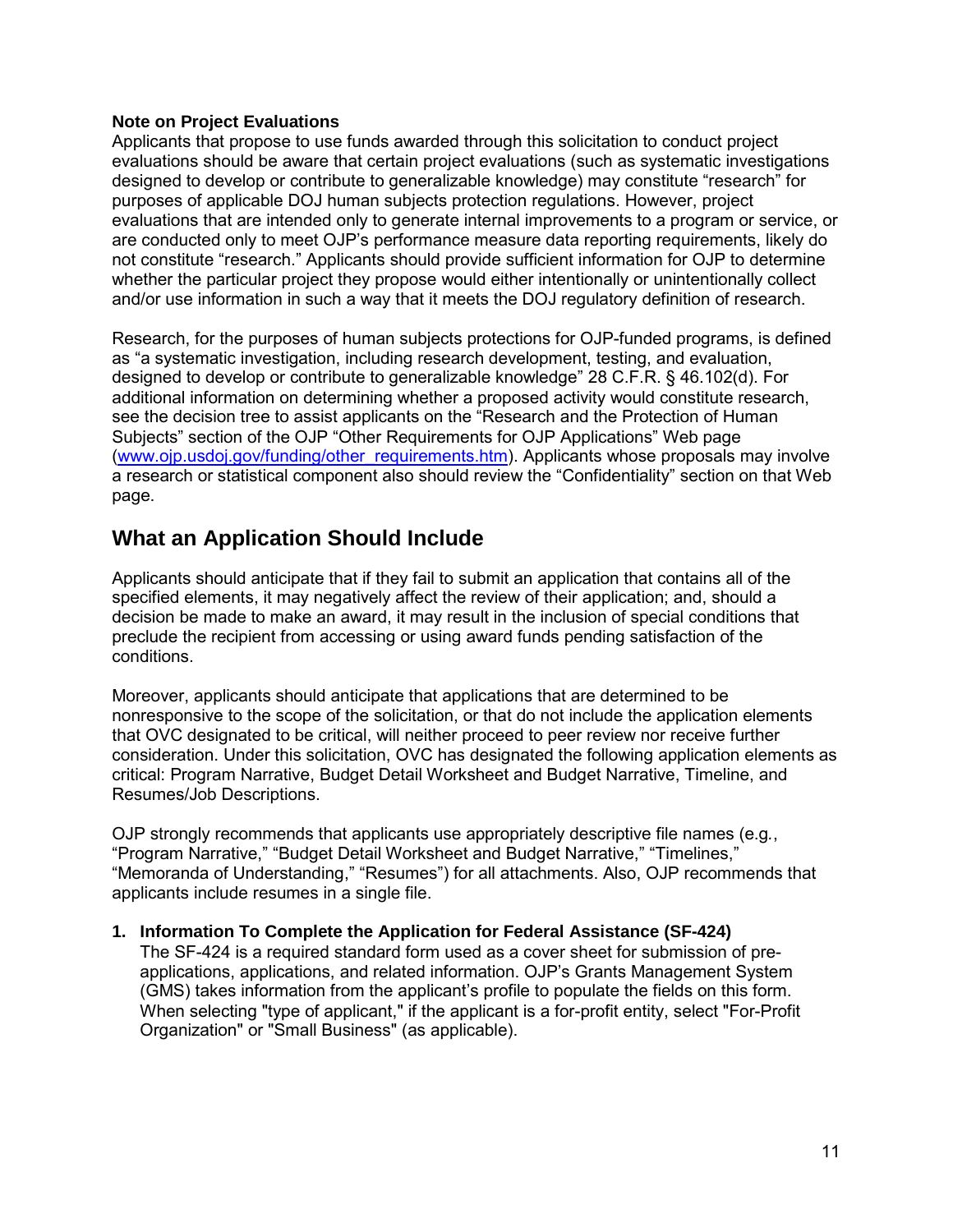#### <span id="page-11-0"></span>**2. Program Narrative**

The Program Narrative should be double-spaced, using a standard 12-point font (Times New Roman preferred), have margins that are 1 inch or wider, and not exceed 25 pages. Pages should be numbered "1 of 25," "2 of 25," etc. If the Program Narrative fails to comply with these length-related restrictions, OVC may consider such noncompliance in peer review and in final award decisions.

The following sections should be included as part of the program narrative.

#### **a. Statement of the Problem**

**Provide a description of the tribe(s) and tribal communities for the proposed project.** In this section, applicants will discuss information about the tribe(s), members, and non-members; crime rates and other victimization data; resources and services available to victims; and major challenges, gaps, and issues that face the tribal community in comprehensively addressing victim and survivor needs. You may want to include a description of the tribe's location, tribal communities, and distance between tribal communities, if it helps explain your project plan. You also may want to include a map as an attachment to the Program Narrative. You may provide anecdotal information but are encouraged to include law enforcement and service provider data; use what is available. Describe how culture and tradition are (or are not) part of the tribe's approach to working with victims of crime. Describe any known barriers that currently prevent crime victims from accessing services. Include any additional information that will help OVC understand your need for this project. Explain the challenges the tribe faces in responding to crime victims, why the project is needed, and why this is the best approach to take for the project. Describe the tribe's financial need for the project and include any information about existing resources or services that will support the initiative.

#### **b. Project Design and Implementation**

**What do you hope to accomplish?** In this section, you will give a broad overview of your ideas for the community wellness strategy that will incorporate the establishment or enhancement of a Community Wellness Center. Based on the information provided in the previous section, who will be the target victim population for the project? Where will the Center be located? What types of services do you plan to provide at the Center? How will the Center support and promote an overarching strategy that promotes safety, stability, and wellness for victims, survivors, their families, and the overall community? Discuss the partnerships that are already in place to support this project and any additional partnerships needed for the proposed project to succeed. What challenges do you anticipate?

In this section, you will discuss how the proposed strategy might move beyond practices that focus solely on crisis response and short-term assistance to support crime victims as they rebuild their lives and achieve a greater level of safety, stability, and well-being. You may focus on a specific type of crime victimization, such as victims of child abuse, elder abuse, domestic violence, sexual assault, or human trafficking, but OVC encourages you to look more broadly at the multiple types of victimization that occur in a community and their interrelatedness. What key assessment steps will guide the plan to assure implementation of a comprehensive approach? If a relevant needs assessment has already been conducted that would assist in the development of your plan, provide a summary of the assessment results as part of the application. Where do you hope to be in 3 to 5 years through this project?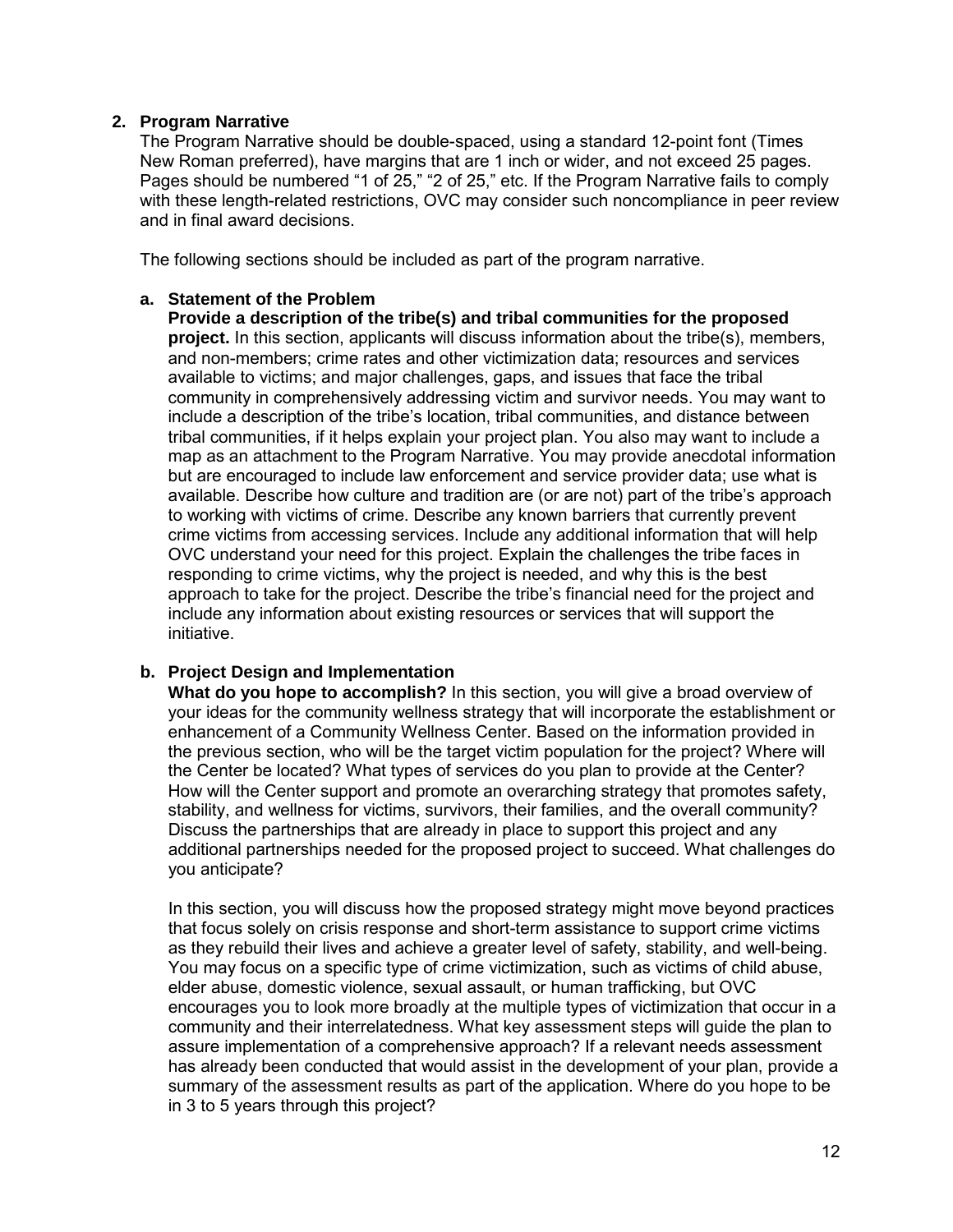**How do you plan to get there?** Describe how you plan to develop a comprehensive wellness strategy that uses a Community Wellness Center over the course of this award. Be specific in describing activities or events that will support the process, making sure to explain how the activities will help achieve your stated objectives. For example, as a first step, you will need to assess victims' needs and the challenges they face in getting services to meet those needs.

Explain how you see the various service providers and the community coming together, through the Community Wellness Center, to address victims' needs in a holistic way. Identify specific challenges or issues that you believe will require specialized technical assistance supported by OVC. Housing all services within a single Center may not be the best solution for every community. Some victims and families may be better served by locating certain services closer to where victims live. Regardless of where services are located, you should identify a lead agency to implement the overall community wellness strategy and manage the Wellness Center as a community hub for information, referrals, and coordination.

**Who needs to be involved?** Identify the persons, organizations, agencies, and other groups that will be involved in the needs assessment and strategy plan development to ensure that it is successful and comprehensive. You must attach a timeline to your application but it will not be included in the narrative page count. Identify which organizations and agencies came together to develop the application and document that they will contribute to the development and operation of the Community Wellness Center. You can demonstrate this support by attaching a memorandum of agreement (MOA) or letters of support. (These documents are not included in the page count and should be included as attachments.) A lead agency or organization must be identified for the entire project period; if this lead agency/organization is not the fiscal administrator for the grant, then you will need to explain the relationship between the lead agency and the fiscal administering agency or organization.

#### **c. Capabilities and Competencies**

In this section, you will demonstrate your ability to manage a major federal grant and to perform the work that is proposed. Briefly describe the key positions needed to work on the project and the responsibilities and skills needed to perform the work. Identify if individuals are already in place for key positions or if they will be hired once the project is funded. Include resumes for current staff and job descriptions for new hires.

NOTE: Resumes and job descriptions should be included as an attachment to the Program Narrative. They will count toward the percentage points for this section but will not be included in the page count for the Program Narrative.

Identify who will be responsible for assuring the project continues moving forward throughout the project period. List the partners who will be involved in the project, including planning committee members, victim service providers, and other important individuals related to the development and implementation of the Wellness Center.

Describe the current level of support for the project from the tribal government and other agencies, community members, service providers, and stakeholders such as the faithbased, educational, business, and civic communities. What will be done to gain additional support, if needed? How will you maintain the involvement of all important agencies and individuals throughout the project? Who will be responsible for grant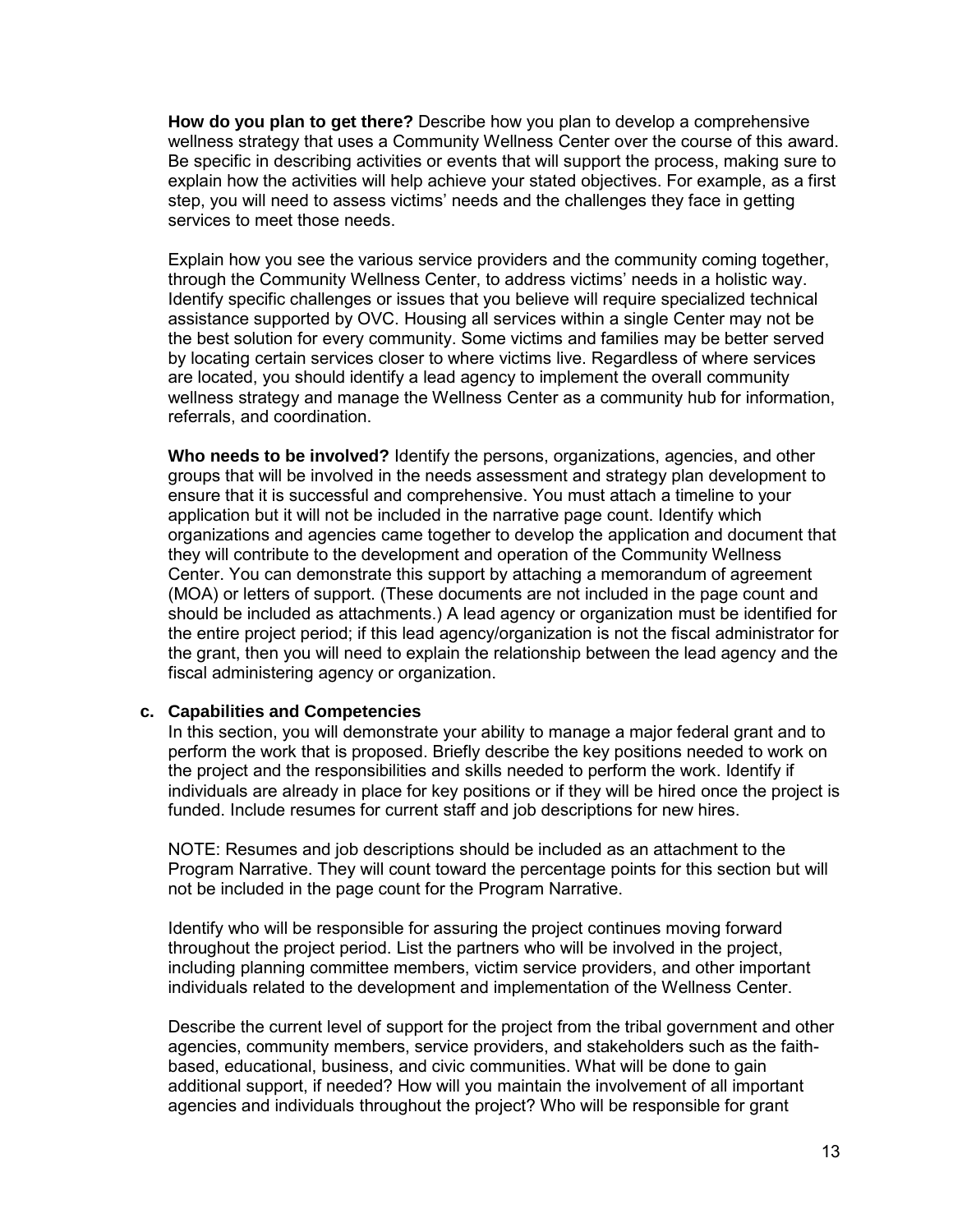reporting and grant management? Include information on the financial management of the project. Describe previous experience in managing grants.

**How will you sustain your community wellness strategy and Community Wellness Center?** Describe your preliminary ideas about long-term sustainability of the community wellness strategy and operation of the Center after grant funding ends. What types of technical assistance do you think you might request from OVC to support your efforts to address issues associated with victimization and promotion of a community wellness strategy?

**d. Plan for Collecting the Data Required for this Solicitation's Performance Measures** OVC does not require applicants to submit performance measures data with their application. Performance measures are included as an alert that OVC will require successful applicants to submit specific data as part of their reporting requirements. For the application, applicants should indicate an understanding of these requirements and discuss how they will gather the required data, should they receive funding.

**How will you measure success?** Define the changes that you hope to see in your community and explain how you plan to show that these changes have occurred. Explain the measures or evidence you will use to demonstrate success in achieving the goals and objectives you set forth for your Community Wellness Center. It may be helpful to identify additional performance measures to document your progress in completing your planned activities.

#### <span id="page-13-0"></span>**3. Budget Detail Worksheet and Budget Narrative**

OVC recognizes that it may be difficult for programs competitively selected through this solicitation to anticipate all project costs at the onset or planning stage. Applicants should provide a detailed budget for the assessment and planning phase (12–18 months) and should estimate costs by category for subsequent years to implement the project. The total amount requested cannot exceed \$660,000. OVC will work with grantees to assess needs and modify budgets for the implementation phase, based on the final implementation plan.

#### **a. Budget Detail Worksheet**

Applicants are **strongly encouraged** to use the [OJP Budget Detail Worksheet](http://ojp.gov/funding/forms/budget_detail.pdf) to develop both the budget detail and narrative, as it guides the applicant through all required budget detail calculations. The project budget should thoroughly and clearly describe every category of allowable expense listed below. OJP expects proposed budgets to be complete, cost effective, and allowable (e.g., reasonable, allocable, necessary for project activities). For further guidance in budget development, visit [http://ojp.gov/grants101/developbudget.htm.](http://ojp.gov/grants101/developbudget.htm)

For questions pertaining to budget and examples of allowable and unallowable costs, see the OJP Financial Guide at [www.ojp.usdoj.gov/financialguide/index.htm](http://www.ojp.usdoj.gov/financialguide/index.htm)*.*

Applicants must develop a budget that both itemizes and calculates the proposed costs and describes in narrative format the purpose of those costs. The [OJP Budget Detail](http://ojp.gov/funding/forms/budget_detail.pdf)  [Worksheet](http://ojp.gov/funding/forms/budget_detail.pdf) provides a template to assist applicants in meeting budget requirements.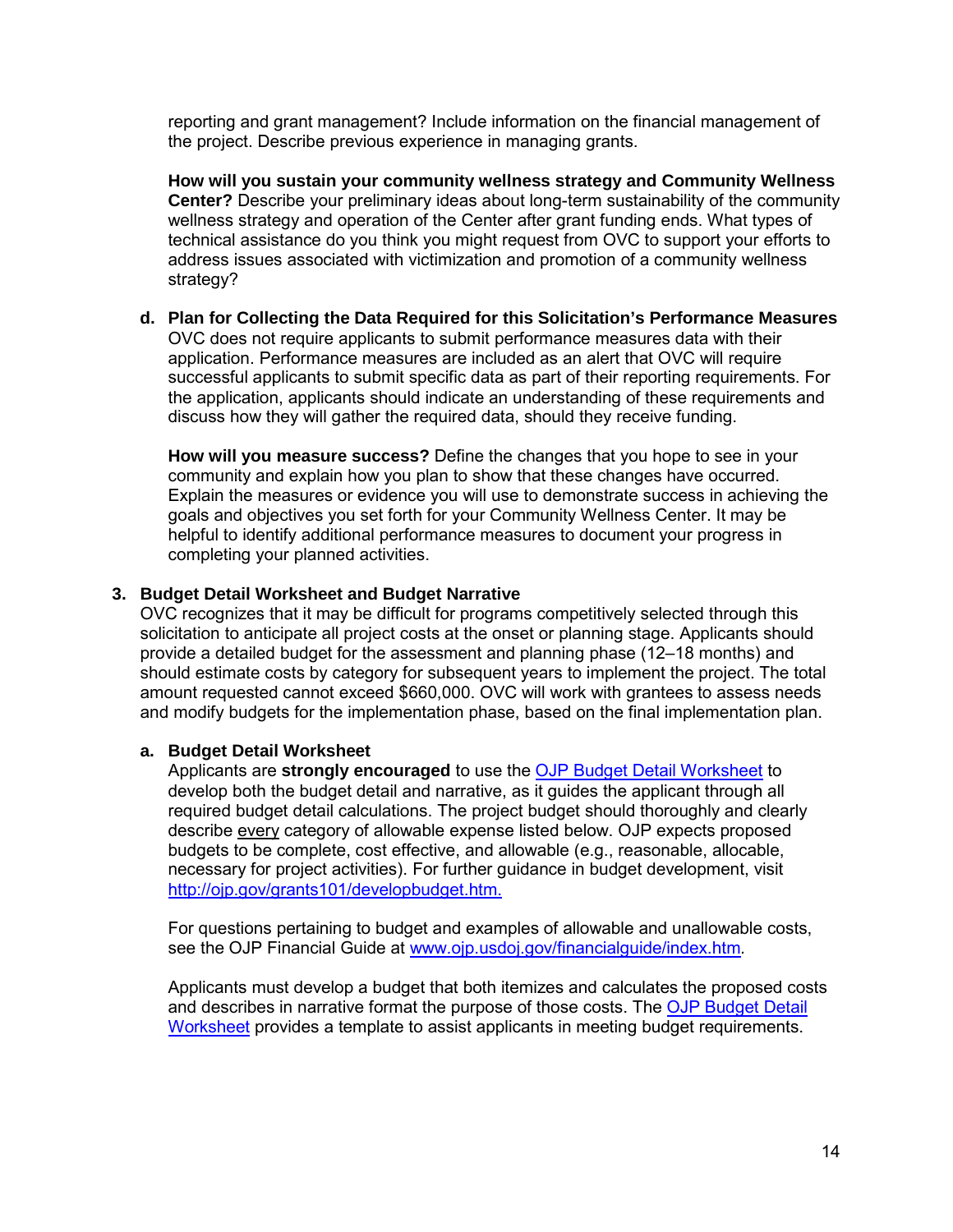Allowable costs for this program include:

- **Personnel**—What full-time and part-time positions do you need to support this project? List each position by title and employee name, if available. Identify the annual salary rate and the percentage of time (e.g., 50 percent, 100 percent) the employee will be devoting to the project. List only the employees of the applicant organization; all other grant-funded positions should be listed under the consultants/contracts category. Provide a narrative that explains what each fulltime and part-time position listed in this category will do to support the project, their duties, and the services they will provide. Positions required for this project include:
	- i. Project coordinator to support the project 100 percent of the time.
	- ii. Other positions determined by the applicant as necessary to support the project.
- **Fringe Benefits**—What fringe benefits does the applicant organization typically provide to employees? What fringe benefits will be provided to personnel for this project? Base fringe benefits on actual known costs or an established formula. Fringe benefits are for listed personnel (category A) and only for the percentage of time devoted to the project (e.g., 50 percent, 100 percent). Fringe benefits may include life, health, and disability insurance; FICA (the employer match of 7.65 percent of salary only); retirement; and other benefits typically offered by the applicant organization. Provide a narrative that describes how the applicant agency determined the basis for the fringe benefits to employees.
- **Travel**—What travel expenses will you incur through this project? Include two trips for 2–3 key project staff (e.g., project coordinator, financial point of contact) to a location TBD (based on GSA rates for Washington, D.C.) during the first year of the project for 3–4-day operational meetings. Itemize travel expenses (i.e., lodging, meals, mileage, and transportation) for project personnel by purpose and location (e.g., staff to training or conference, stakeholder group meetings). Note that the use of federal grant funds to travel to non-DOJsponsored training events requires prior approval from the funding agency.

Provide a narrative description that explains the purpose of each trip/travel expense proposed, how will each trip/travel will support the project, the source of any travel policies you applied, and if applicant or federal travel regulations apply.

• **Equipment**—Is any equipment needed for this project that costs \$5,000 or more? **OVC does not anticipate that equipment will be needed for this project, but will consider these expenses on a case-by-case basis.** List nonexpendable items that are to be purchased. Nonexpendable equipment is tangible property having a useful life of more than 2 years and an acquisition cost of \$5,000 or more per unit. (Note: An organization's own capitalization policy may be used for items costing less than \$5,000.) Include expendable items either in the "Supplies" category or in the "Other" category. Analyze the cost benefits of purchasing versus leasing equipment, particularly high-cost items and those subject to rapid technical advances. List rented or leased equipment costs in the "Contractual" category. If the applicant is proposing a cost for equipment, use the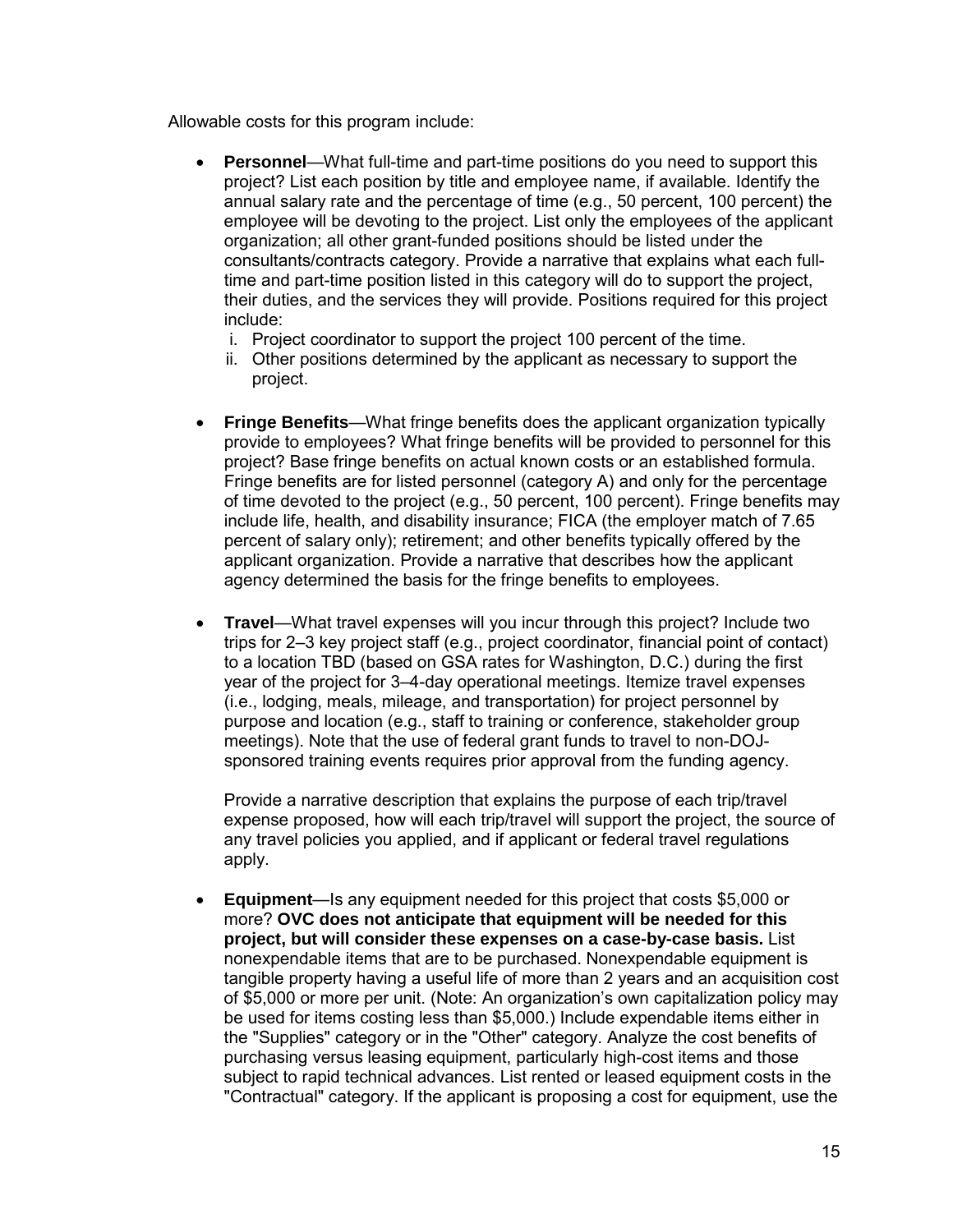narrative section to explain why the equipment is needed for the project to succeed and describe the method that will be used to procure the equipment.

- **Supplies**—What supplies will you need to support this project? List items by type (e.g., office supplies, computer software, postage, training materials, outreach and education materials, copying paper, expendable equipment items costing less than \$5,000) and the basis for computation. Generally, supplies include any materials that will be used, expended, or consumed during the course of the project. Provide a narrative explanation of why each supply is needed to support the project.
- **Construction**—**As a rule, construction costs are not allowable.** In some cases, minor repairs or renovations may be allowable. If the applicant proposes construction costs, a detailed narrative justification of the expense must be provided. OVC will make decisions on a case-by-case basis.
- **Contracts/Consultants**—What other project work will be performed by contracts and/or consultants?

Consultant fees: For each consultant, enter the name, if known; the service to be provided; the hourly or daily fee (8-hour day); and the estimated time spent on the project. Consultant fees in excess of \$650 per day require additional justification and prior approval from OJP.

Consultant expenses: List all expenses to be paid from the grant to the individual consultants in addition to their fees (e.g., travel, meals, lodging).

Contracts: Describe the product or service to be procured by contract and provide an estimate of the cost. Promote free and open competition in awarding contracts. You must provide a separate justification for sole-source contracts of \$100,000 or more.

Provide narrative descriptions to justify your budgeted expenses. Indicate whether you will follow your organization's formal, written procurement policy or the Federal Acquisition Regulations.

- **Other**—What other types of expenses will you incur through this project? List items (e.g., rent, printing/copying, cell phone and telephone, Internet, janitorial or security services, conference/training registration fees, transportation expenses for victims, materials used in cultural ceremonies) by major type, and show how you calculated the costs. For example, for rent, provide the square footage and the cost per square foot or a monthly rental cost and how many months of rent are proposed. Provide narrative descriptions to support the costs listed in the budget detail.
- **Indirect Costs**—Does your organization have an established and federally approved indirect cost rate agreement? Indirect costs are allowed only if you have a federally approved indirect cost rate and you attach a copy of the rate approval (a fully executed, negotiated agreement). For information on how to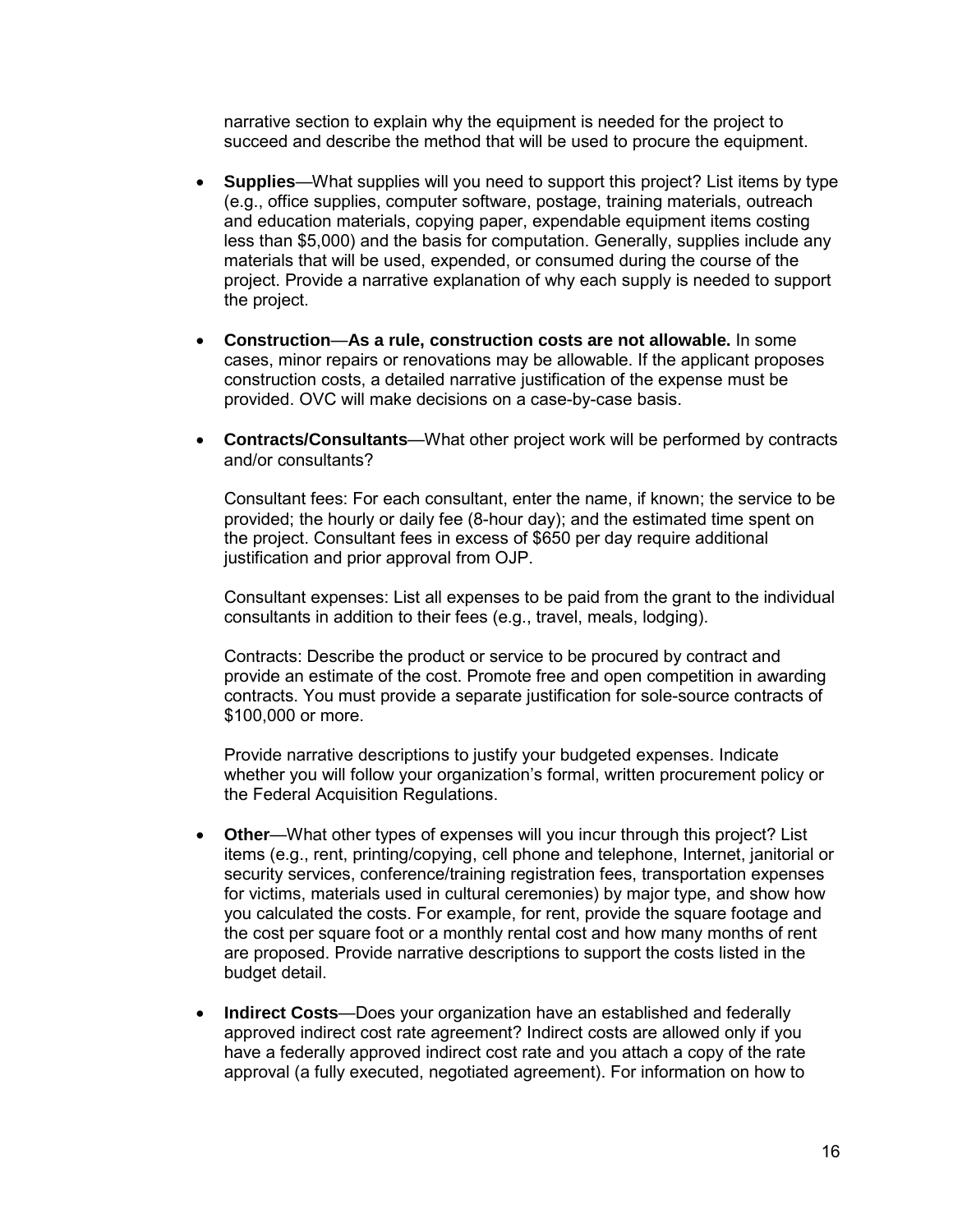obtain an indirect cost rate agreement, go to http://ojp.gov/archives/financial\_quides/financialguide09/part3/part3chap17.htm.

#### **b. Budget Narrative**

Applicants should demonstrate in their budget narratives how they would maximize cost effectiveness of grant expenditures. Budget narratives should generally describe cost effectiveness in relation to potential alternatives and the goals of the project. For example, a budget narrative should detail why planned in-person meetings are necessary, or how technology and collaboration with outside organizations could be used to reduce costs without compromising quality.

The narrative should be mathematically sound and correspond with the information and figures provided in the budget detail worksheet. The narrative should explain how the applicant estimated and calculated all costs, and how they are relevant to the completion of the proposed project. The narrative may include tables for clarification purposes but need not be in a spreadsheet format.

#### **Non-Competitive Procurement Contracts In Excess of Simplified Acquisition Threshold**

If an applicant proposes to make one or more non-competitive procurements of products or services, where the non-competitive procurement will exceed the simplified acquisition threshold (also known as the small purchase threshold), which is currently set at \$150,000, the application should address the considerations outlined in the OJP [Financial Guide.](http://www.ojp.usdoj.gov/financialguide/index.htm)

#### <span id="page-16-0"></span>**4. Indirect Cost Rate Agreement (if applicable)**

Indirect costs are allowed only if the applicant has a federally approved indirect cost rate. (This requirement does not apply to units of local government.) Attach a copy of the federally approved indirect cost rate agreement to the application. Applicants that do not have an approved rate may request one through their cognizant federal agency, which will review all documentation and approve a rate for the applicant organization; or, if the applicant's accounting system permits, costs may be allocated in the direct cost categories. For assistance with identifying your cognizant agency, please contact the Customer Service Center at 1-800-458-0786 or at [ask.ocfo@usdoj.gov.](mailto:ask.ocfo@usdoj.gov) If DOJ is the cognizant federal agency, applicants may obtain information needed to submit an indirect cost rate proposal at [www.ojp.usdoj.gov/funding/pdfs/indirect\\_costs.pdf.](http://www.ojp.usdoj.gov/funding/pdfs/indirect_costs.pdf)

#### <span id="page-16-1"></span>**5. Tribal Authorizing Resolution**

Tribes, tribal organizations, or third parties proposing to provide direct services or assistance to residents on tribal lands should include in their applications a resolution, letter, affidavit, or other documentation, as appropriate, certifying that the applicant has the legal authority from the tribe(s) to implement the proposed project on tribal lands. In those instances when an organization or consortium of tribes applies for a grant on behalf of a tribe or multiple specific tribes, the application should include appropriate legal documentation, as described above, from all tribes that would receive services or assistance under the grant. A consortium of tribes for which existing consortium bylaws allow action without support from all tribes in the consortium (i.e., without an authorizing resolution or comparable legal documentation from each tribal governing body) may submit, instead, a copy of its consortium bylaws with the application.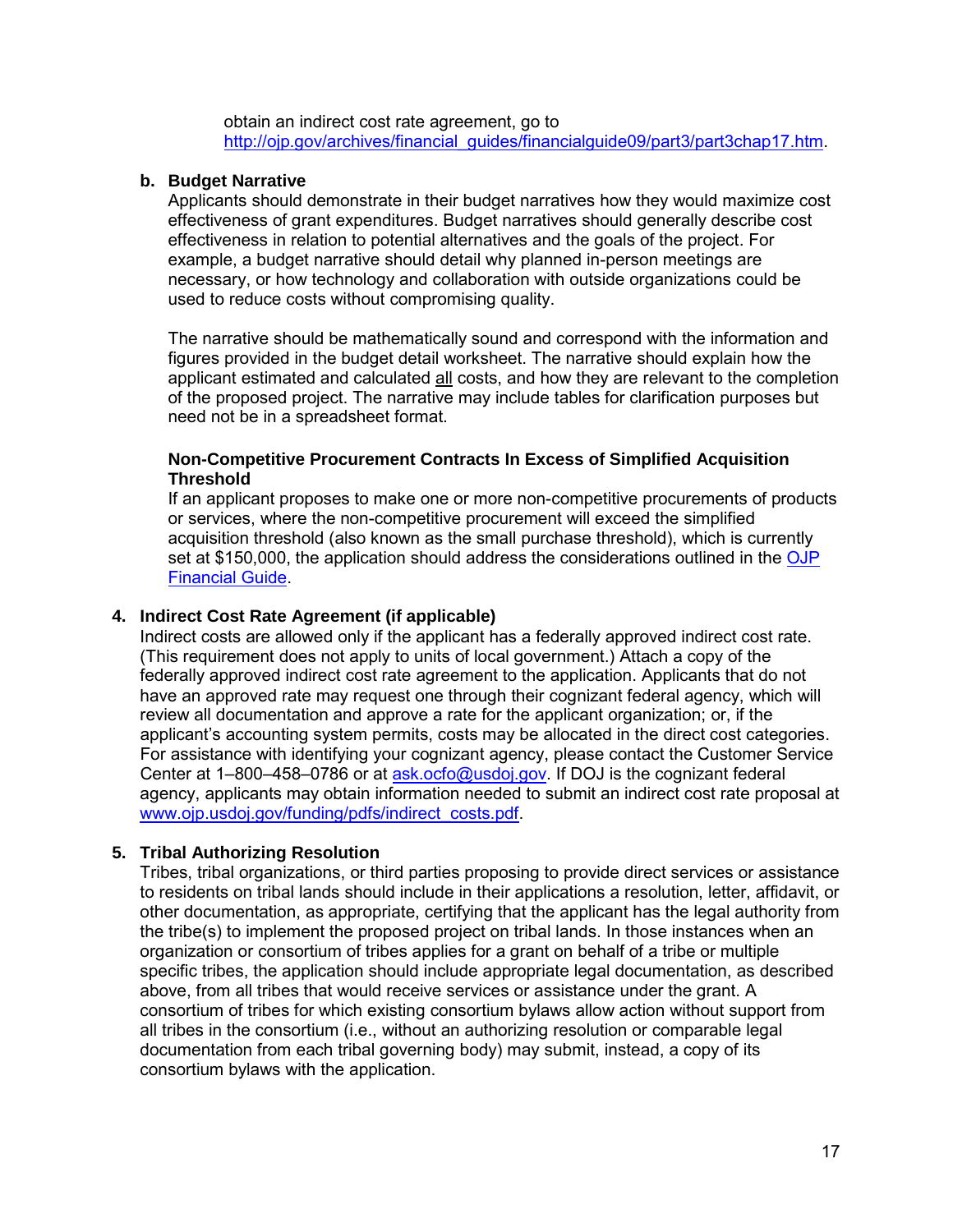<span id="page-17-0"></span>Applicants unable to submit an application that includes a fully executed (i.e., signed) copy of appropriate legal documentation, as described above, consistent with the applicable tribe's governance structure, should, at a minimum, submit an unsigned draft version of such legal documentation as part of its application (except for cases in which, with respect to a tribal consortium applicant, consortium bylaws allow action without the support of all consortium member tribes). If selected for funding, OVC will make use of and access to funds contingent on receipt of the fully executed legal documentation.

#### **6. Applicant Disclosure of High-Risk Status**

Applicants are to disclose whether they are currently designated high risk by another federal grant-making agency. This includes any status requiring additional oversight by the federal agency due to past programmatic or financial concerns. If an applicant is designated high risk by another federal grant-making agency, the applicant must e-mail the following information to [OJPComplianceReporting@usdoj.gov](mailto:OJPComplianceReporting@usdoj.gov) at the time of application submission:

- The federal agency that currently designated the applicant as high risk.
- Date the applicant was designated high risk.
- The high-risk point of contact name, phone number, and e-mail address, from that federal agency.
- Reasons for the high-risk status.

OJP seeks this information to ensure appropriate federal oversight of any grant award. Unlike the Excluded Parties List, this high-risk information does not disqualify any organization from receiving an OJP award. However, additional grant oversight may be included, if necessary, in award documentation.

#### **7. Additional Attachments**

#### **a. Applicant disclosure of pending applications**

Applicants are to disclose whether they have pending applications for federally funded grants or subgrants (including cooperative agreements) that include requests for funding to support the same project being proposed under this solicitation and will cover the identical cost items outlined in the budget narrative and budget detail worksheet in the application under this solicitation. The disclosure should include both direct applications for federal funding (e.g., applications to federal agencies) and indirect applications for such funding (e.g., applications to state agencies that will subaward federal funds).

OJP seeks this information to help avoid any inappropriate duplication of funding. Leveraging multiple funding sources in a complementary manner to implement comprehensive programs or projects is encouraged and is not seen as inappropriate duplication.

Applicants that have pending applications as described above are to provide the following information about pending applications submitted within the last 12 months:

- The federal or state funding agency.
- The solicitation name/project name.
- The point of contact information at the applicable funding agency.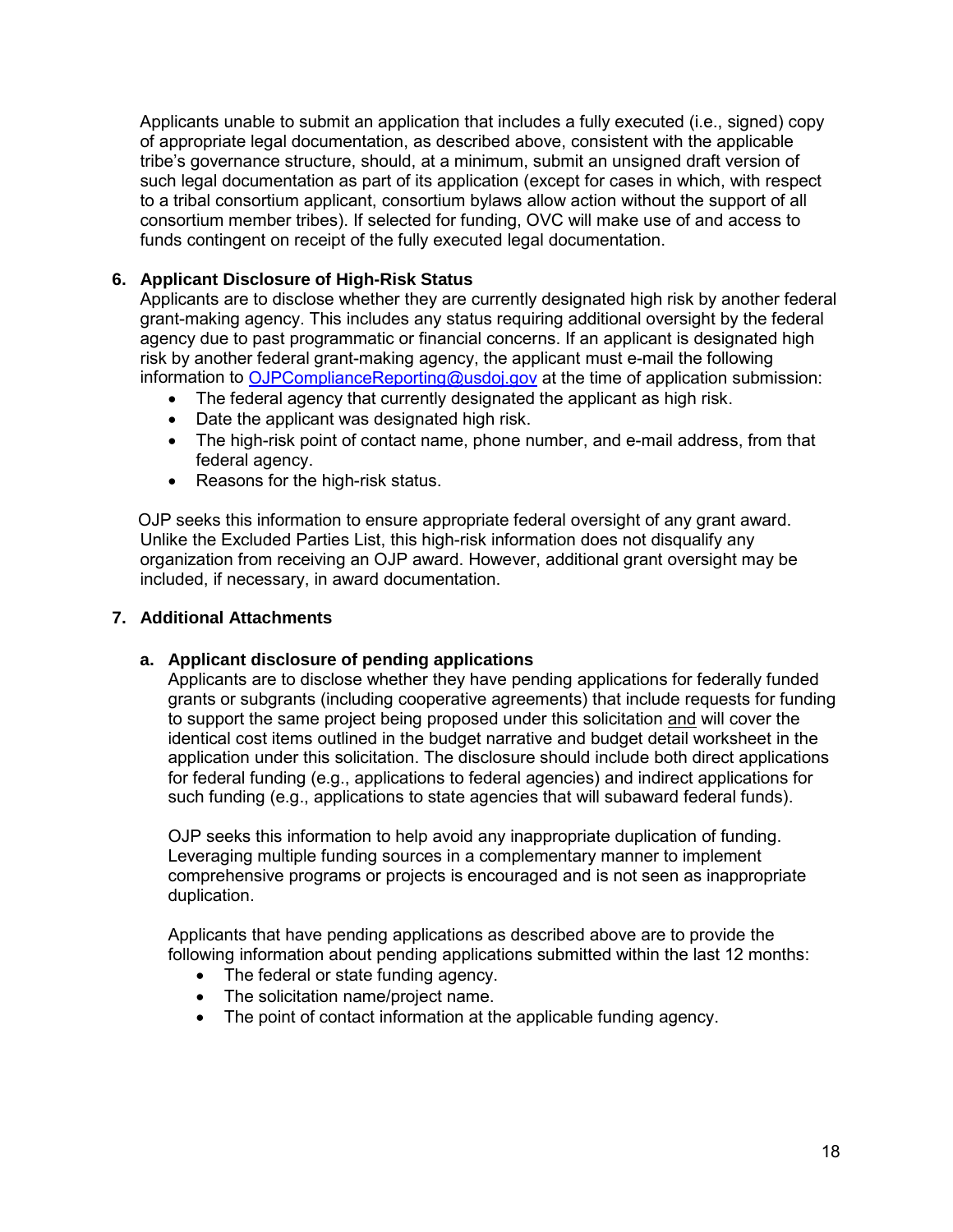<span id="page-18-1"></span>

| <b>Federal or State</b><br><b>Funding Agency</b>                            | <b>Solicitation Name/</b><br><b>Project Name</b>                                                     | Name/Phone/E-mail for Point of<br><b>Contact at Funding Agency</b> |
|-----------------------------------------------------------------------------|------------------------------------------------------------------------------------------------------|--------------------------------------------------------------------|
| DOJ/COPS                                                                    | <b>COPS Hiring Program</b>                                                                           | Jane Doe, 202-000-0000,<br>jane.doe@usdoj.gov                      |
| HHS/Substance<br>Abuse & Mental<br><b>Health Services</b><br>Administration | <b>Drug Free Communities</b><br>Mentoring Program/<br>North County Youth<br><b>Mentoring Program</b> | John Doe, 202-000-0000,<br>john.doe@hhs.gov                        |

Applicants should include the table as a separate attachment, with the file name "Disclosure of Pending Applications," to their application. Applicants that do not have pending applications as described above are to include a statement to this effect in the separate attachment page (e.g., "[Applicant Name on SF-424] does not have pending applications submitted within the last 12 months for federally funded grants or subgrants [including cooperative agreements] that include requests for funding to support the same project being proposed under this solicitation and will cover the identical cost items outlined in the budget narrative and worksheet in the application under this solicitation.")

#### **b. Project Timeline**

See the Project Design and Implementation section on page 12 for more information on what to include in the timeline. NOTE: The timeline is a separate attachment that is not part of the page count for the program narrative. The timeline is included in the scoring for the Project Design and Implementation section of your application.

#### **c. Resumes and Job Descriptions**

See the Capabilities and Competencies section on page 13 for more information on what to include in this attachment. NOTE: Merge resumes and job descriptions into one attachment. This attachment is not part of the page count for the Program Narrative. This attachment is included in the scoring for the Capabilities and Competencies section of your application.

#### **8. Accounting System and Financial Capability Questionnaire**

Any applicant (other than an individual) that is a non-governmental entity and that has not received any award from OJP within the past 3 years must download, complete, and submit this [form.](http://www.ojp.usdoj.gov/funding/forms/financial_capability.pdf)

## <span id="page-18-0"></span>**Selection Criteria**

Scoring will be based on how clearly and completely the applicant responds to the information requested in each of the sections listed below. Proposals should be aligned with the purpose and intent of the solicitation, as defined in the Program-Specific Information section on pages 5– 10.

- 1. Statement of the Problem (25%)
- 2. Project Design and Implementation (40%) Note: The timeline is included in this category's scoring criteria.
- 3. Capabilities and Competencies (25%) Note: The resume/job description attachment is included in this category's scoring criteria.
- 4. Plan for Collecting the Data Required for This Solicitation's Performance Measures (5%)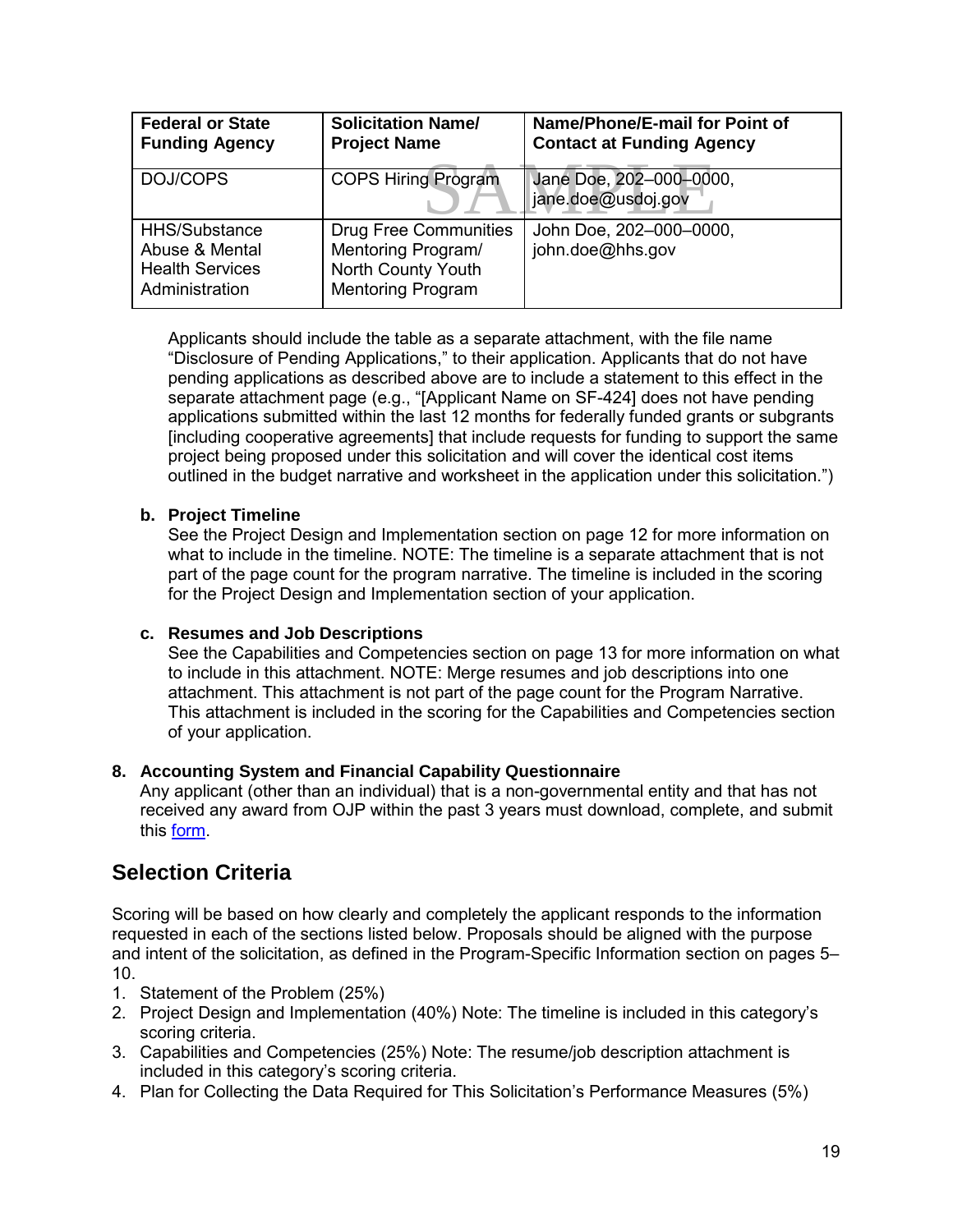5. Budget: complete, cost effective, and allowable (e.g., reasonable, allowable, necessary for project activities). Budget narratives should generally demonstrate how applicants will maximize cost effectiveness of grant expenditures. Budget narratives should demonstrate cost effectiveness in relation to potential alternatives and the goals of the project.<sup>[7](#page-19-2)</sup> (5%)

## <span id="page-19-0"></span>**Review Process**

OJP is committed to ensuring a fair and open process for awarding grants. OVC reviews the application to make sure that the information presented is reasonable, understandable, measurable, and achievable, as well as consistent with the solicitation.

Peer reviewers will review the applications submitted under this solicitation that meet basic minimum requirements. OVC may use internal peer reviewers, external peer reviewers, or a combination, to review the applications. An external peer reviewer is an expert in the subject matter of a given solicitation who is NOT a current DOJ employee. An internal reviewer is a current DOJ employee who is well versed or has expertise in the subject matter of this solicitation. A peer review panel will evaluate, score, and rate applications that meet basic minimum requirements. Peer reviewers' ratings and any resulting recommendations are advisory only. In addition to peer review ratings, considerations for award recommendations and decisions may include, but are not limited to, underserved populations, geographic diversity, strategic priorities, past performance, and available funding.

The Office of the Chief Financial Officer, in consultation with OVC*,* reviews applications for potential discretionary awards to evaluate the fiscal integrity and financial capability of applicants, examines proposed costs to determine if the budget detail worksheet and budget narrative accurately explain project costs, and determines whether costs are reasonable, necessary, and allowable under applicable federal cost principles and agency regulations.

Absent explicit statutory authorization or written delegation of authority to the contrary, all final award decisions will be made by the Assistant Attorney General, who may consider factors including, but not limited to, underserved populations, geographic diversity, strategic priorities, past performance, and available funding when making awards.

## <span id="page-19-1"></span>**Additional Requirements**

Applicants selected for awards must agree to comply with additional legal requirements upon acceptance of an award. OJP encourages applicants to review the information pertaining to these additional requirements prior to submitting an application. Additional information for each requirement can be found at [www.ojp.usdoj.gov/funding/other\\_requirements.htm.](http://www.ojp.usdoj.gov/funding/other_requirements.htm)

- Civil Rights Compliance
- Civil Rights Compliance Specific to State Administering Agencies
- Faith-Based and Other Community Organizations
- Confidentiality

 $\overline{a}$ 

<span id="page-19-2"></span> $7$  Generally speaking, a reasonable cost is a cost that, in its nature or amount, does not exceed that which would be incurred by a prudent person under the circumstances prevailing at the time the decision was made to incur the costs.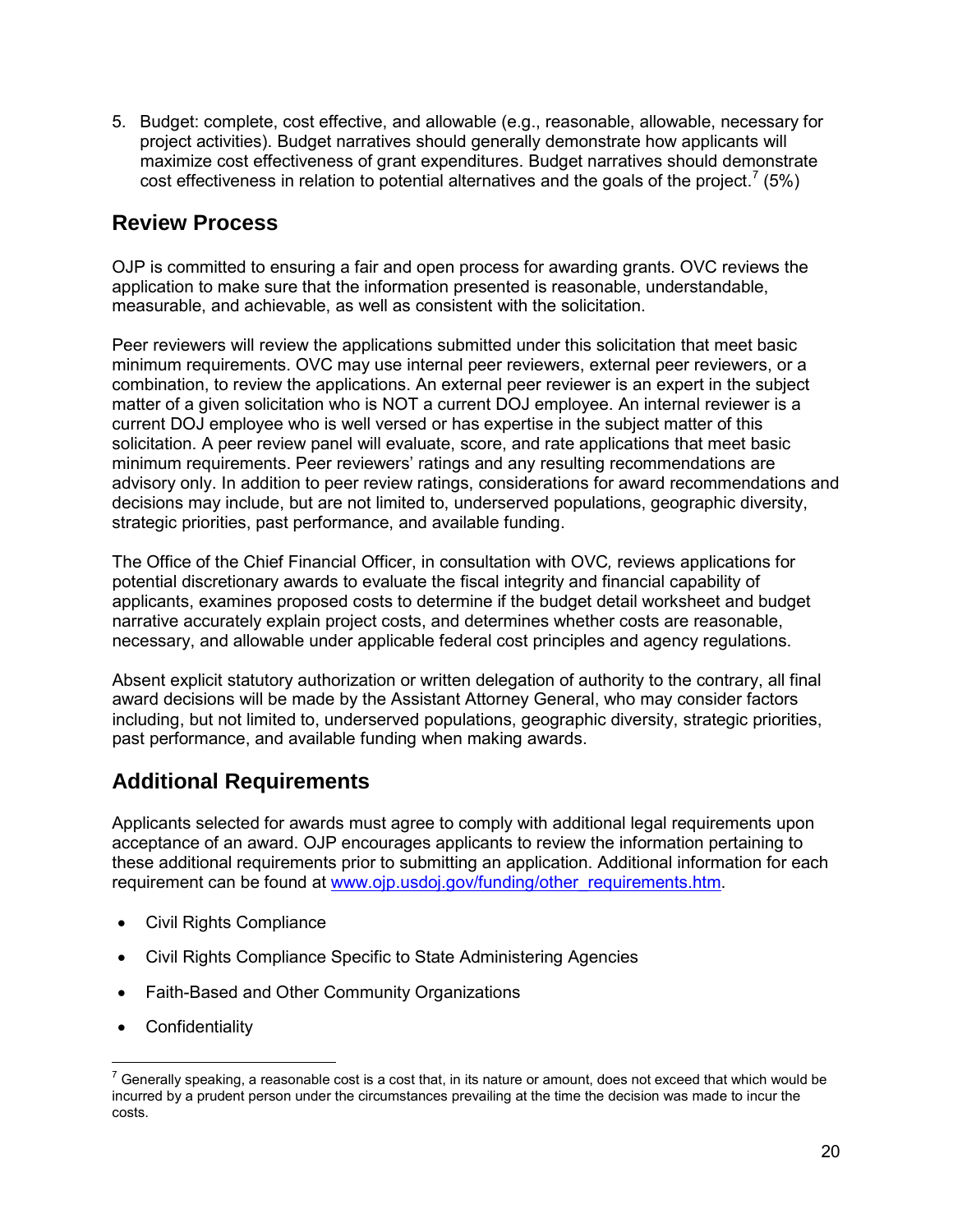- Research and the Protection of Human Subjects
- Anti-Lobbying Act
- Financial and Government Audit Requirements
- Reporting of Potential Fraud, Waste, and Abuse, and Similar Misconduct
- National Environmental Policy Act (NEPA)
- DOJ Information Technology Standards (if applicable)
- Single Point of Contact Review
- Non-Supplanting of State or Local Funds
- Criminal Penalty for False Statements
- Compliance with [Office of Justice Programs Financial Guide](http://www.ojp.usdoj.gov/financialguide/index.htm)
- Suspension or Termination of Funding
- Nonprofit Organizations
- For-profit Organizations
- Government Performance and Results Act (GPRA)
- Rights in Intellectual Property
- Federal Funding Accountability and Transparency Act of 2006 (FFATA)
- Awards in Excess of \$5,000,000 Federal Taxes Certification Requirement
- Active SAM Registration
- Policy and Guidance for Approval, Planning, and Reporting of Conferences (including Meetings and Trainings)
- OJP Training Guiding Principles for Grantees and Subgrantees

## <span id="page-20-0"></span>**How To Apply**

Applicants must submit applications through the Grants Management System [\(GMS\)](https://grants.ojp.usdoj.gov/gmsexternal/), which provides cradle to grave support for the application, awarding, and management of awards at OJP. Applicants **must register in GMS for each specific funding opportunity.** Although the registration and submission deadlines are the same, OJP urges applicants to **register promptly**, especially if this is their first time using the system. Find complete instructions on how to register and submit an application in GMS at [www.ojp.usdoj.gov/gmscbt/.](http://www.ojp.usdoj.gov/gmscbt/) Applicants that experience technical difficulties during this process should e-mail GMS. HelpDesk@usdoj.gov or call 888–549–9901 (option 3), Monday—Friday from 6:00 a.m. to midnight eastern time, except federal holidays. OJP recommends that applicants **register promptly** to prevent delays in submitting an application package by the deadline.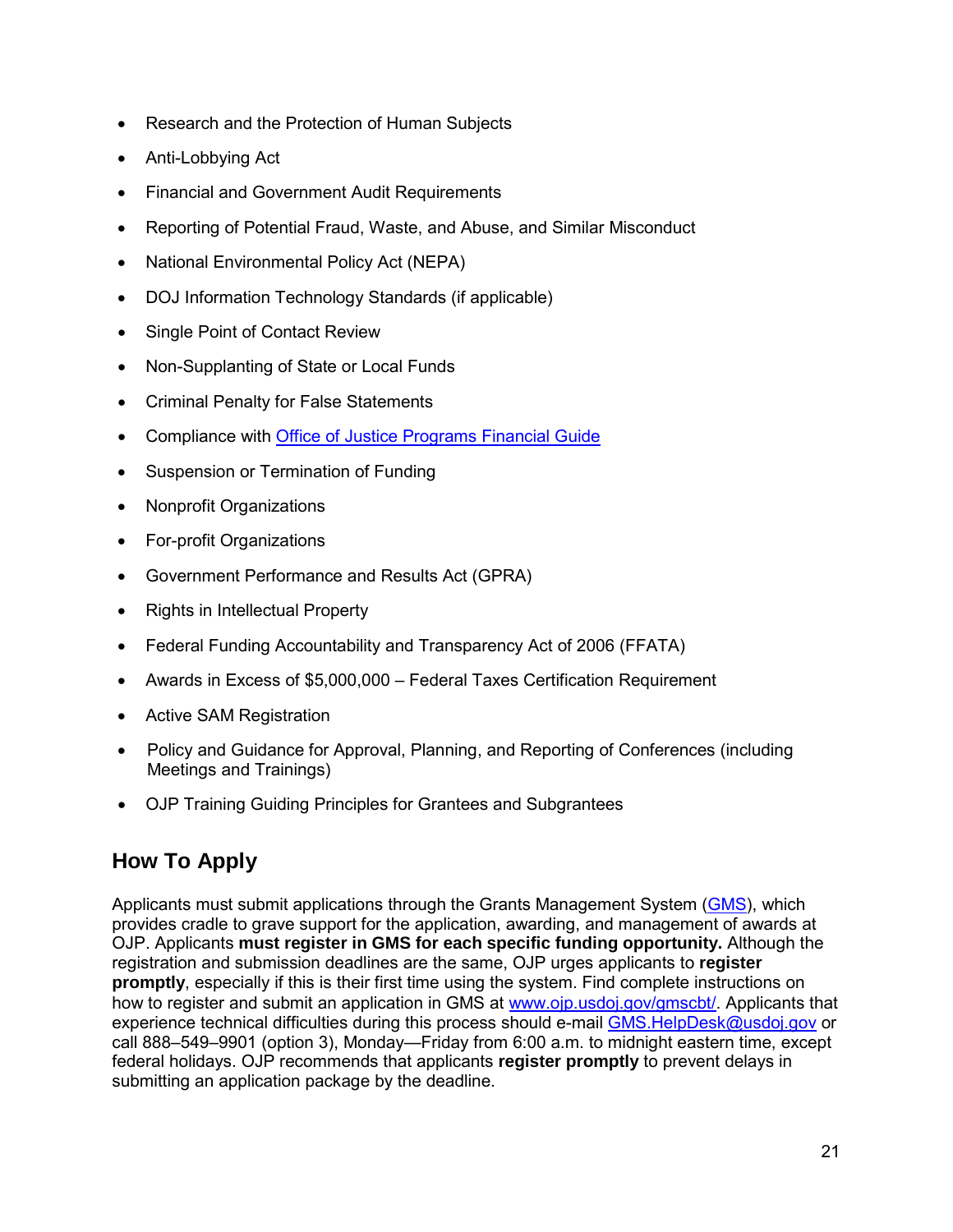**Note on File Types: GMS does not accept executable file types as application attachments**. These disallowed file types include, but are not limited to, the following extensions: ".com," ".bat," ".exe," ".vbs," ".cfg," ".dat," ".db," ".dbf," ".dll," ".ini," ".log," ".ora," ".sys," and ".zip."

All applicants are required to complete the following steps:

- **1. Acquire a Data Universal Numbering System (DUNS) number.** In general, the Office of Management and Budget requires that all applicants (other than individuals) for federal funds include a DUNS number in their application for a new award or a supplement to an existing award. A DUNS number is a unique nine-digit sequence recognized as the universal standard for identifying and differentiating entities receiving federal funds. The identifier is used for tracking purposes and to validate address and point of contact information for federal assistance applicants, recipients, and subrecipients. The DUNS number will be used throughout the grant life cycle. Obtaining a DUNS number is a free, one-time activity. Call Dun and Bradstreet at 866–705–5711 to obtain a DUNS number or apply online at [www.dnb.com.](http://www.dunandbradstreet.com/) A DUNS number is usually received within 1-2 business days.
- **2. Acquire registration with the System for Award Management (SAM).** SAM is the repository for standard information about federal financial assistance applicants, recipients, and subrecipients. OJP requires that all applicants (other than individuals) for federal financial assistance maintain current registrations in the SAM database. Applicants must **update or renew their SAM registration annually** to maintain an active status.

Information about SAM registration procedures can be accessed at [www.sam.gov.](https://www.sam.gov/)

- **3. Acquire a GMS username and password**. New users must create a GMS profile by selecting the "First Time User" link under the sign-in box of the [GMS](https://grants.ojp.usdoj.gov/gmsexternal/login.do) home page. For more information on how to register in GMS, go to [www.ojp.usdoj.gov/gmscbt/.](http://www.ojp.usdoj.gov/gmscbt/)
- **4. Verify the SAM (formerly CCR) registration in GMS.** OJP requests that all applicants verify their SAM registration in GMS. Once logged into GMS, click the "CCR Claim" link on the left side of the default screen. Click the submit button to verify the SAM (formerly CCR) registration.
- **5. Search for the funding opportunity on GMS.** After logging into GMS or completing the GMS profile for username and password, go to the "Funding Opportunities" link on the left side of the page. Select OVC and the FY 2014 Vision 21 Tribal Community Wellness Centers: Serving Crime Victims' Needs solicitation title*.*
- **6. Register by selecting the "Apply Online" button associated with the funding opportunity title.** The search results from step 5 will display the funding opportunity title along with the registration and application deadlines for this funding opportunity. Select the "Apply Online" button in the "Action" column to register for this funding opportunity and create an application in the system.
- **7. Complete the Disclosure of Lobbying Activities.** All applicants must complete this information and submit the form in GMS. Applicants that expend any funds for lobbying activities must provide the detailed information requested on the form, *Disclosure of Lobbying Activities* (SF-LLL). Applicants that do not expend any funds for lobbying activities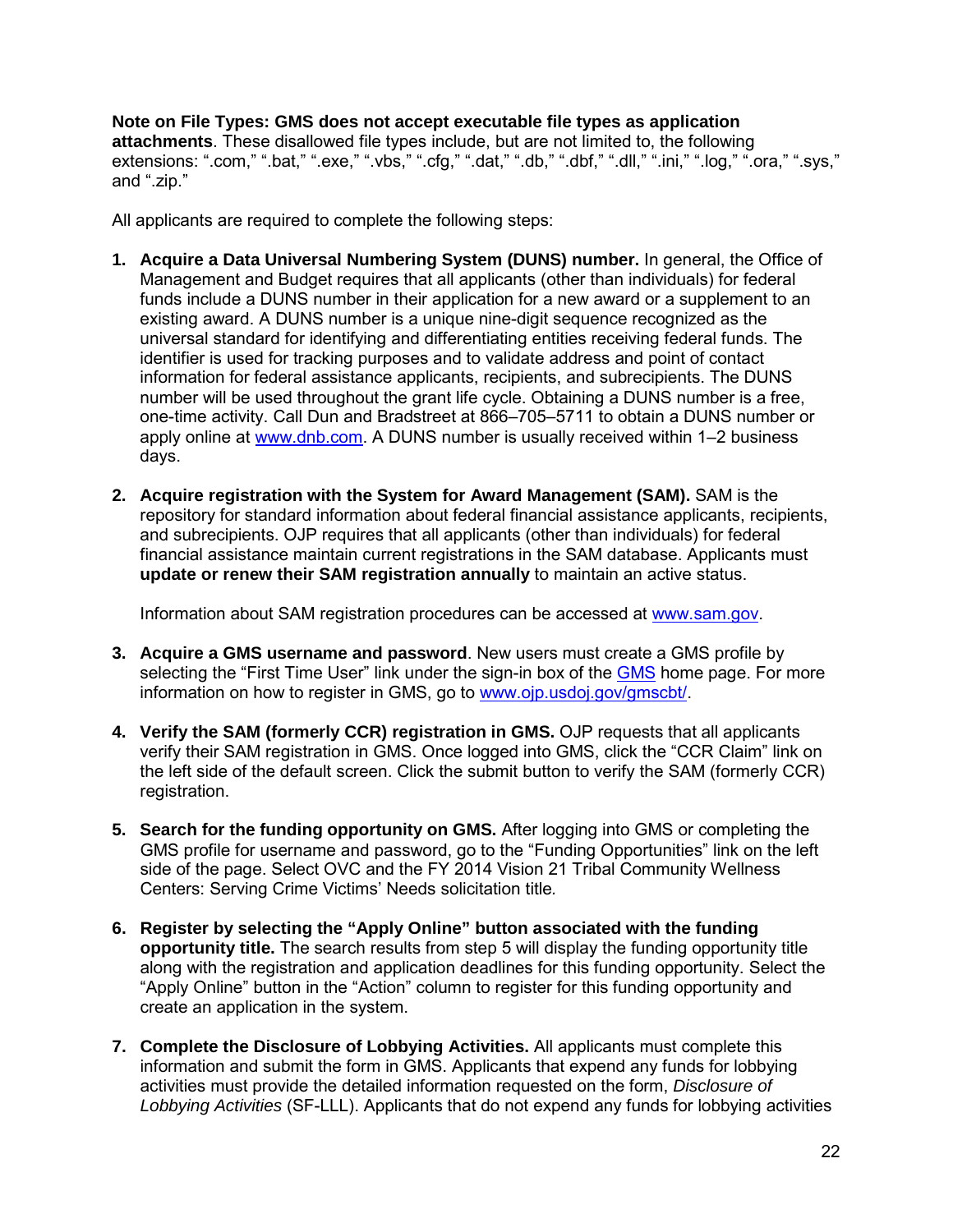should enter "N/A" in the required highlighted fields. Access the form at [www.ojp.gov/funding/forms/disclosure.pdf.](http://www.ojp.gov/funding/forms/disclosure.pdf)

**8. Follow the directions in GMS to submit an application consistent with this solicitation.** Once submitted, GMS will display a confirmation screen stating the submission was successful. **Important:** In some instances, applicants must wait for GMS approval before submitting an application. OJP urges applicants to submit the application **at least 72 hours prior** to the application due date.

#### **Note: Duplicate Applications**

If an applicant submits multiple versions of an application, the Office for Victims of Crime will review only the most recent valid version submitted.

#### **Experiencing Unforeseen GMS Technical Issues**

Applicants that experience unforeseen GMS technical issues beyond their control that prevent them from submitting their application by the deadline must e-mail the OVC contact identified in the Contact Information section on page 2 **within 24 hours after the application deadline** and request approval to submit their application. The e-mail must describe the technical difficulties and include a timeline of the applicant's submission efforts, the complete grant application, the applicant's DUNS number, and any GMS Help Desk or SAM tracking number(s). **Note: OVC does not approve requests automatically***.* After the program office reviews the submission and contacts the GMS Help Desk to validate the reported technical issues, OJP will inform the applicant whether the request to submit a late application has been approved or denied. If OJP determines that the applicant failed to follow all required procedures, which resulted in an untimely application submission, OJP will deny the applicant's request to submit their application.

The following conditions are generally insufficient to justify late submissions:

- Failure to register in SAM or GMS in sufficient time.
- Failure to follow GMS instructions on how to register and apply as posted on the GMS Web site.
- Failure to follow each instruction in the OJP solicitation.
- Technical issues with the applicant's computer or information technology environment, including firewalls.

Notifications regarding known technical problems with GMS, if any, are posted at the top of the OJP funding Web page at [www.ojp.usdoj.gov/funding/solicitations.htm.](http://www.ojp.usdoj.gov/funding/solicitations.htm)

## <span id="page-22-0"></span>**Provide Feedback to OJP**

To assist OJP in improving its application and award processes, we encourage applicants to provide feedback on this solicitation, the application submission process, and/or the application review/peer review process. Provide feedback to [OJPSolicitationFeedback@usdoj.gov.](mailto:OJPSolicitationFeedback@usdoj.gov)

**IMPORTANT:** This e-mail is for feedback and suggestions only. Replies are **not** sent from this mailbox. If you have specific questions on any program or technical aspect of the solicitation, **you must** directly contact the appropriate number or e-mail listed on page 2 of this solicitation document. These contacts are provided to help ensure that you can directly reach an individual who can address your specific questions in a timely manner.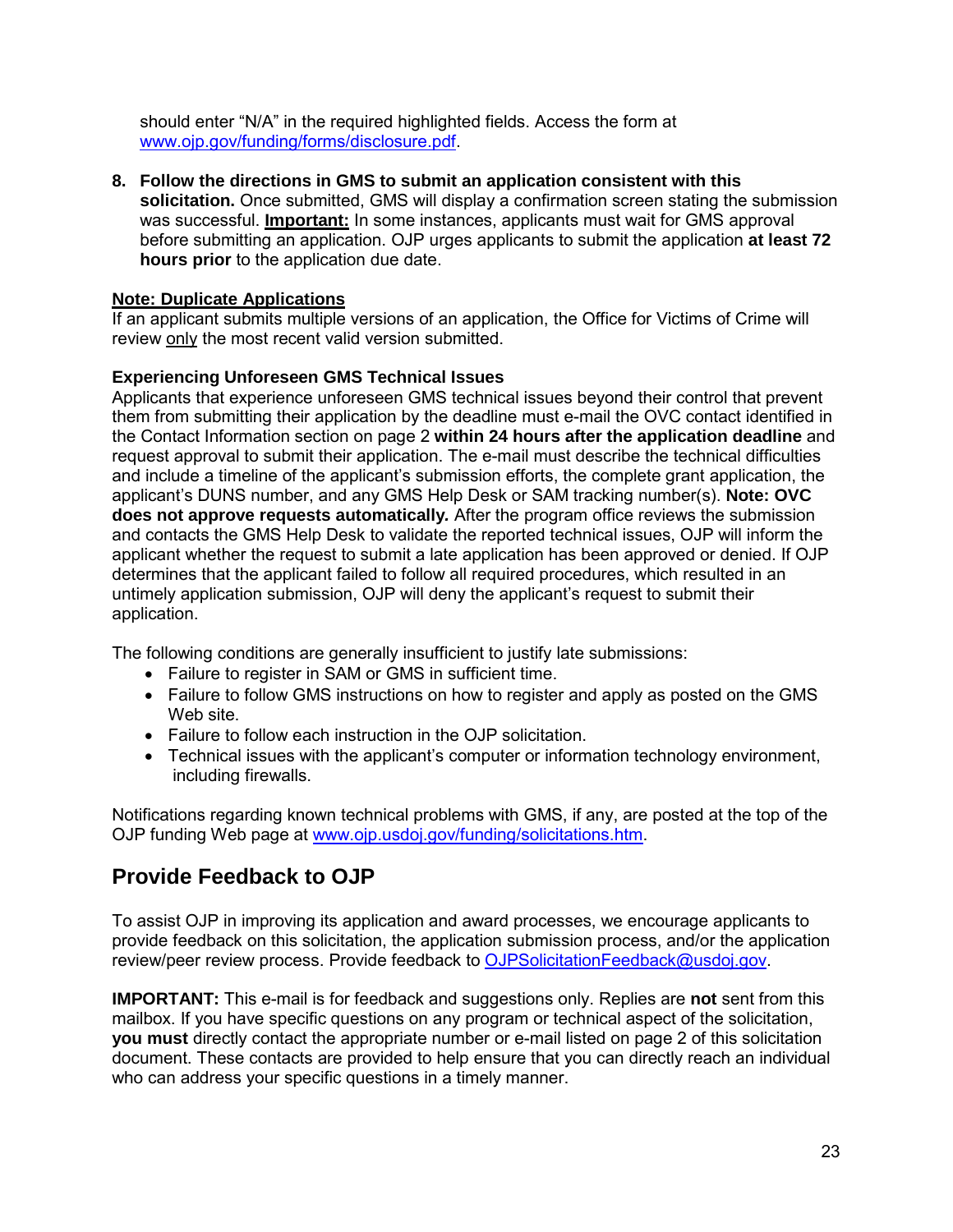If you are interested in being a reviewer for other OJP grant applications, please e-mail your resume to <u>oippeerreview@lmbps.com</u>. The OJP Solicitation Feedback e-mail account will not forward your resume. **Note:** Neither you nor anyone else from your organization can be a peer reviewer in a competition in which you or your organization have submitted an application.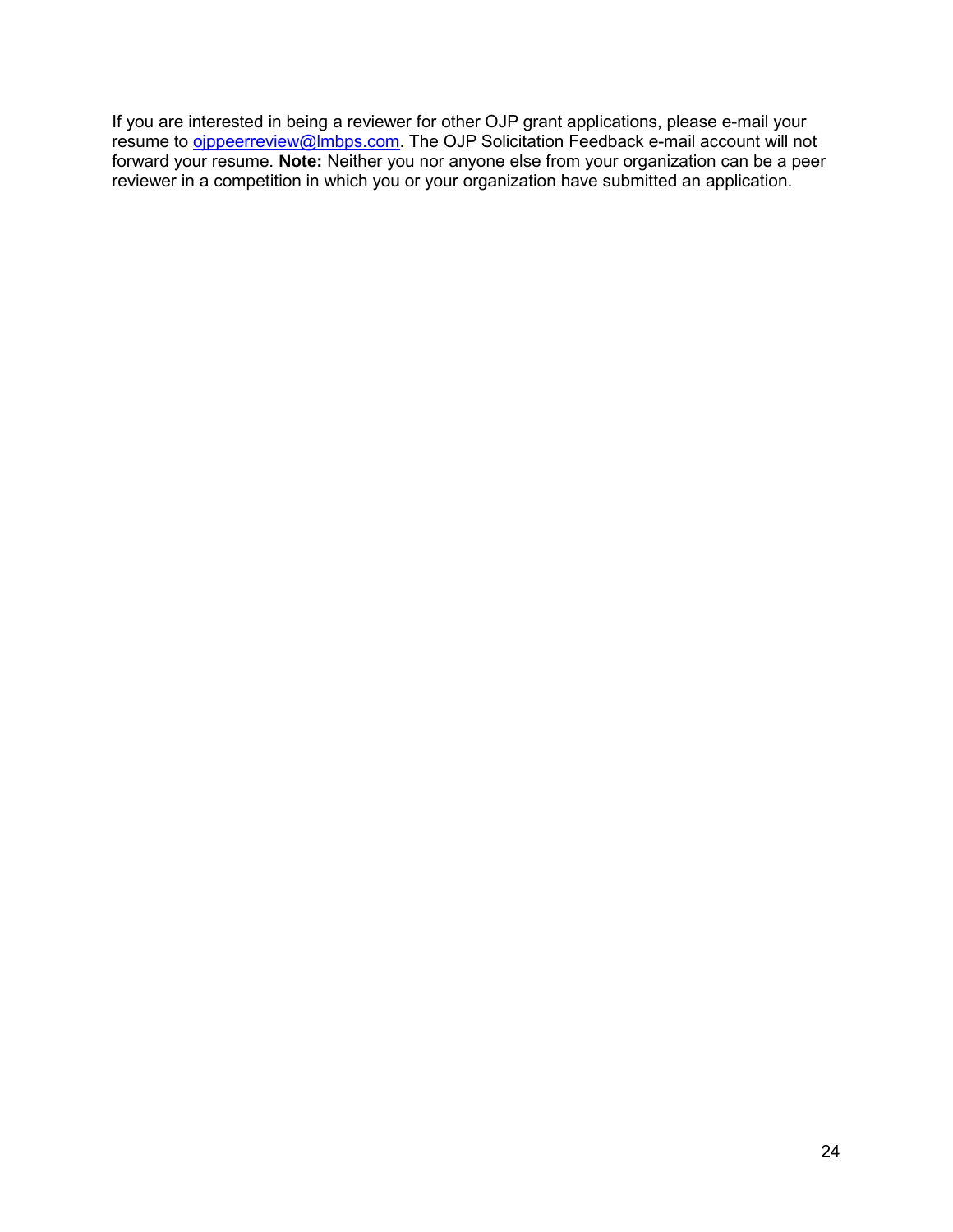### **Application Checklist Tribal Community Wellness Centers: Serving Crime Victims' Needs**

<span id="page-24-0"></span>This application checklist will assist in developing an application.

#### **What an Applicant Should Do:**

*Prior to registering in GMS:*

| Acquire a DUNS Number                                                                   | (see page 22) |
|-----------------------------------------------------------------------------------------|---------------|
| Acquire or renew registration with SAM                                                  | (see page 22) |
| To register with GMS:                                                                   |               |
| For new users, acquire a GMS username and password*                                     | (see page 22) |
| For existing users, check GMS username and password*                                    |               |
| to ensure account access                                                                | (see page 22) |
| Verify SAM registration in GMS                                                          | (see page 22) |
| Search for correct funding opportunity in GMS                                           | (see page 22) |
| Select correct funding opportunity in GMS                                               | (see page 22) |
| Register by selecting the "Apply Online" button associated with the funding opportunity |               |
| title                                                                                   | (see page 22) |

\*Password Reset Notice—GMS users are reminded that while password reset capabilities exist, this function is only associated with points of contacts designated within GMS at the time the account was established. Neither OJP or the GMS Help Desk will initiate a password reset unless requested by the authorized official or a designated point of contact associated with an award or application.

#### **General Requirements:**

L Review ["Other Requirements"](http://www.ojp.usdoj.gov/funding/other_requirements.htm) Web page.

#### **Scope Requirement:**

The federal amount requested is within the allowable limit(s) of \$660,000.

#### **What an Application Should Include:**

| Application for Federal Assistance (SF-424)                                  | (see page 11) |
|------------------------------------------------------------------------------|---------------|
| <b>Program Narrative</b>                                                     | (see page 12) |
| <b>Budget Detail Worksheet and Budget Narrative</b>                          | (see page 14) |
| Employee Compensation Waiver request and justification (if applicable)       |               |
|                                                                              | (see page 9)  |
| Read OJP policy and guidance on conference approval, planning, and reporting |               |
| available at www.ojp.gov/funding/confcost.htm                                | (see page 9)  |
| Disclosure of Lobbying Activities                                            | (see page 22) |
| Indirect Cost Rate Agreement (if applicable)                                 | (see page 17) |
| <b>Tribal Authorizing Resolution</b>                                         | (see page 17) |
| Applicant Disclosure of High Risk Status                                     | (see page 18) |
| <b>Additional Attachments</b>                                                |               |
| Applicant Disclosure of Pending Applications                                 | (see page 18) |
| <b>Project Timeline</b>                                                      | (see page 19) |